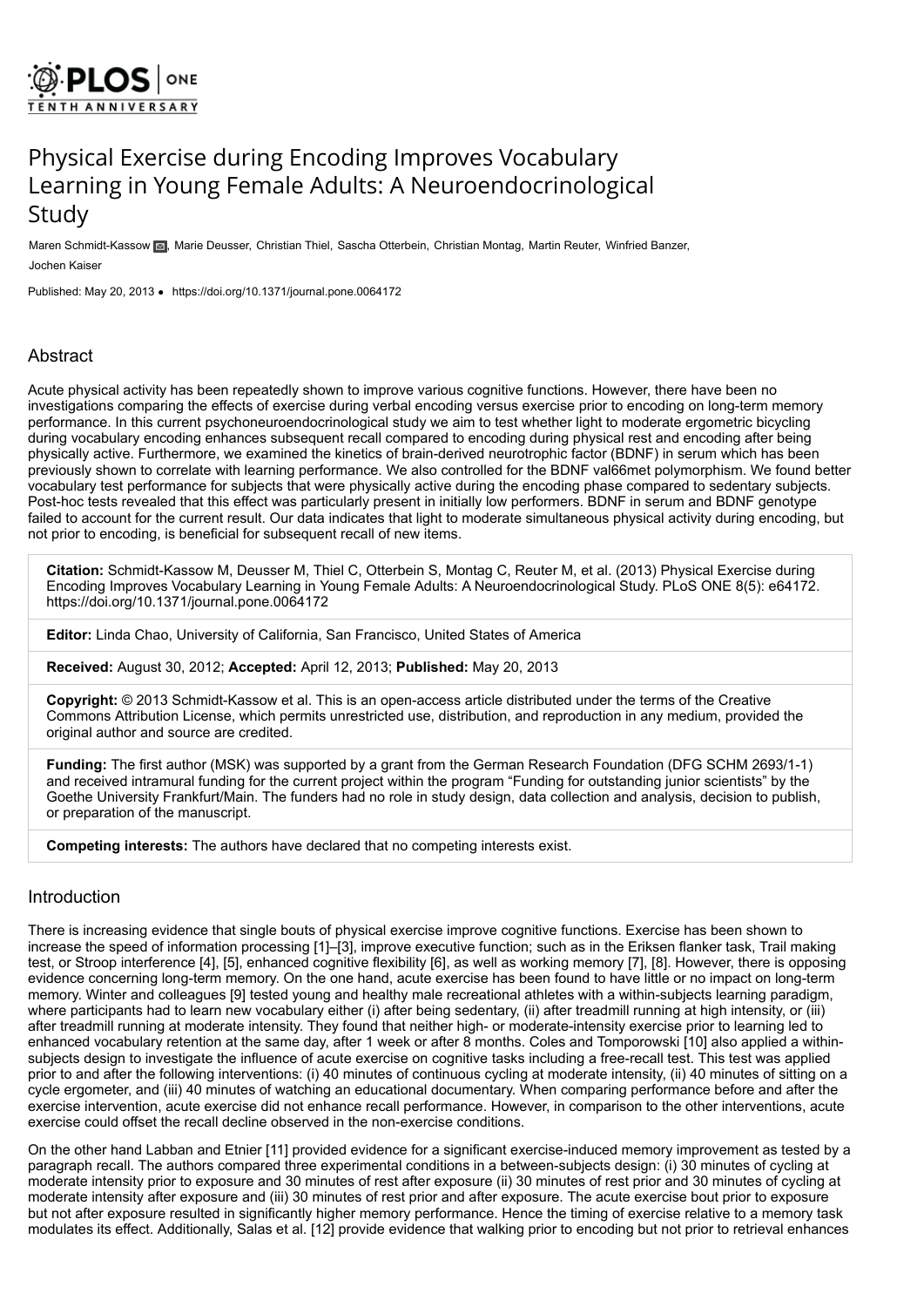performance in a free recall task. Hence, acute exercise seems to be particularly beneficial if temporally close to encoding. Furthermore, our own study [\[13\]](http://journals.plos.org/plosone/article?id=10.1371/journal.pone.0064172#pone.0064172-SchmidtKassow1) which will be described in more detail, showed that light to moderate intensity exercise during vocabulary encoding increases vocabulary retrieval performance. In search of physiological parameters that mediate the effect of exercise on mnemonic processes, Griffin et al. [\[14\]](http://journals.plos.org/plosone/article?id=10.1371/journal.pone.0064172#pone.0064172-Griffin1) have recently shown that acute exercise results in a significant increase of brain-derived neurotrophic factor (BDNF) circulating in serum. Serum BDNF was positively correlated with performance in a facename-matching task known to involve the hippocampus. In a similar vein, Winter et al. [\[9\]](http://journals.plos.org/plosone/article?id=10.1371/journal.pone.0064172#pone.0064172-Winter1) found that vocabulary learning was accelerated in participants with higher serum BDNF levels. These results are in line with recent research on the role of BDNF in the regulation of neuroplasticity. A growing number of studies have indicated that BDNF levels are associated with cognitive processes such as memory (e.g., [\[15\]](http://journals.plos.org/plosone/article?id=10.1371/journal.pone.0064172#pone.0064172-Bekinschtein1), [\[16\]](http://journals.plos.org/plosone/article?id=10.1371/journal.pone.0064172#pone.0064172-Laing1)). A high expression of BDNF mRNA has been found both in the cerebral cortex and hippocampus [\[17\]](http://journals.plos.org/plosone/article?id=10.1371/journal.pone.0064172#pone.0064172-Cotman1), [\[18\]](http://journals.plos.org/plosone/article?id=10.1371/journal.pone.0064172#pone.0064172-Seifert1). Along these lines, Hariri et al. [\[19\]](http://journals.plos.org/plosone/article?id=10.1371/journal.pone.0064172#pone.0064172-Hariri1) have shown that memory-related hippocampal activity during encoding and retrieval correlates positively with the individual peripheral BDNF level. Although the sources of peripheral BDNF are still not fully identified, BDNF is known to bidirectionally cross the blood-brain barrier and thus a substantial part of BDNF in serum may be released centrally (e.g. [\[20\]](http://journals.plos.org/plosone/article?id=10.1371/journal.pone.0064172#pone.0064172-Pan1)). Acute exercise bouts have repeatedly been shown to elevate both serum and plasma BDNF in humans, most of them indicating that exercise needs to be at least of moderate intensity (e.g., [\[21\]–](http://journals.plos.org/plosone/article?id=10.1371/journal.pone.0064172#pone.0064172-Ferris1)[\[24\],](http://journals.plos.org/plosone/article?id=10.1371/journal.pone.0064172#pone.0064172-SchmidtKassow2) [\[18\]](http://journals.plos.org/plosone/article?id=10.1371/journal.pone.0064172#pone.0064172-Seifert1), [\[25\]](http://journals.plos.org/plosone/article?id=10.1371/journal.pone.0064172#pone.0064172-Tang1), [\[9\]\)](http://journals.plos.org/plosone/article?id=10.1371/journal.pone.0064172#pone.0064172-Winter1). These findings suggest that single exercise bouts represent an attractive tool to boost cognitive functions via enhanced circulating BDNF. However, there are alternative accounts explaining the positive effect of exercise on cognition such as the neurotransmitter hypothesis [\[26\],](http://journals.plos.org/plosone/article?id=10.1371/journal.pone.0064172#pone.0064172-McMorris2) the arousal hypothesis (e.g. [\[27\]\)](http://journals.plos.org/plosone/article?id=10.1371/journal.pone.0064172#pone.0064172-Kahneman1), or the oxygen saturation hypothesis (e.g., [\[28\]](http://journals.plos.org/plosone/article?id=10.1371/journal.pone.0064172#pone.0064172-Kramer1)).

A number of studies (e.g. [\[29\]](http://journals.plos.org/plosone/article?id=10.1371/journal.pone.0064172#pone.0064172-Chen1)[–\[31\]\)](http://journals.plos.org/plosone/article?id=10.1371/journal.pone.0064172#pone.0064172-Ozan1) have shown that a common single nucleotide polymorphism of the BDNF gene (val66met) with a prevalence of 20–30% in the Caucasian population (according to [\[32\]\)](http://journals.plos.org/plosone/article?id=10.1371/journal.pone.0064172#pone.0064172-Shimizu1) affects peripheral BDNF levels. BDNF val66met is located on the human chromosome 11p14 leading to an exchange of the amino acid valine to methionine, resulting in decreased BDNF levels for met allele carriers (genotypes met/met or val/met) compared to val/val homozygotes. There is increasing evidence suggesting that the mentioned BDNF polymorphism may play a role in learning and long-term memory [\(\[30\]](http://journals.plos.org/plosone/article?id=10.1371/journal.pone.0064172#pone.0064172-Egan1), [\[33\],](http://journals.plos.org/plosone/article?id=10.1371/journal.pone.0064172#pone.0064172-Hopkins1) [\[34\]](http://journals.plos.org/plosone/article?id=10.1371/journal.pone.0064172#pone.0064172-Miyajima1) but see also [\[35\]](http://journals.plos.org/plosone/article?id=10.1371/journal.pone.0064172#pone.0064172-Dennis1), [\[36\]](http://journals.plos.org/plosone/article?id=10.1371/journal.pone.0064172#pone.0064172-Mandelman1) for contradictory findings). This is also supported by findings from genetic imaging studies showing that the met allele is associated with lower gray matter volume in several areas of the temporal lobe including the hippocampus (e.g. [\[37\],](http://journals.plos.org/plosone/article?id=10.1371/journal.pone.0064172#pone.0064172-Montag1) [\[38\]](http://journals.plos.org/plosone/article?id=10.1371/journal.pone.0064172#pone.0064172-Pezawas1)).

The current study aims to resolve some of the open questions mentioned above. We assessed how acute exercise and in particular exercise during encoding affects the memorization of new vocabulary, and whether possible effects are related to peripheral BDNF levels and to the BDNF val66 met polymorphism as so far only one study has investigated the influence of acute exercise and peripheral BDNF on verbal learning [\[9\].](http://journals.plos.org/plosone/article?id=10.1371/journal.pone.0064172#pone.0064172-Winter1) Recently we have found that exercising *during* vocabulary learning at a light to moderate intensity level resulted in better performance compared to learning while being physically inactive [\[13\]](http://journals.plos.org/plosone/article?id=10.1371/journal.pone.0064172#pone.0064172-SchmidtKassow1). In that combined electroencephalographic and behavioral study we observed both higher accuracy in vocabulary tests and larger N400 effects in a cross-language priming paradigm for the group which was asked to exercise on a cycle ergometer during auditory vocabulary learning. However, in this study we neither recorded endocrinological parameters nor did we include a pre-learning exercise group. Hence, our results were not directly comparable to those of previous studies. On the one hand, exercise during encoding may be particularly effective due to the increased elevation of serum BDNF. Recently, we found that serum BDNF rapidly declines within the first 10 minutes of recovery, after exercise [\[24\].](http://journals.plos.org/plosone/article?id=10.1371/journal.pone.0064172#pone.0064172-SchmidtKassow2) Hence, participants who exercise prior to learning should benefit less from elevated BDNF than those who exercise during learning. On the other hand exercising during encoding provides a dual task situation that may bind attentional resources, resulting in less accurate encoding (as concluded by [\[33\]\)](http://journals.plos.org/plosone/article?id=10.1371/journal.pone.0064172#pone.0064172-Hopkins1).

The current study addresses these shortcomings. We investigated whether exercise prior to encoding or exercise during encoding results in better retrieval compared to encoding during physical inactivity. In a young female sample which participated in two learning sessions we investigated how i) simultaneous light to moderate bicycling affects vocabulary learning compared to ii) vocabulary learning after exercise, and iii) learning in a physically relaxed situation. Additionally, we monitored the BDNF level in the second learning session and within a subgroup of participants we determined the individual BDNF genotype. Here, we chose light to moderate exercise intensity although previous studies had provided evidence that exercise needs to be at least of moderate intensity to elevate BDNF in serum. We did so because our previous data had shown that simultaneous exercise at light to moderate intensity enhances long-term memory performance [\[13\].](http://journals.plos.org/plosone/article?id=10.1371/journal.pone.0064172#pone.0064172-SchmidtKassow1) Given this evidence we hypothesized that light- to moderateintensity exercise PLUS learning should result in a BDNF elevation comparable to running PLUS an enriched environment as reported in rat studies [\[39\]](http://journals.plos.org/plosone/article?id=10.1371/journal.pone.0064172#pone.0064172-PraagH1).

### We hypothesized that:

- 1. Participants in the simultaneously bicycling group should maximally benefit from elevated BDNF and hence show increased learning performance compared to the other groups.
- 2. Subjects in the simultaneously exercising group need to become familiarized with the dual task situation. Therefore, the beneficial effect of simultaneous exercise in contrast to physical activity prior to learning and learning in a physically passive situation should be greater for the second learning session compared to the first learning session, i.e. we expect an interaction between the experimental group and the day of testing.
- 3. Performance in vocabulary tests should positively correlate with serum BDNF levels during encoding.
- 4. Homozygotic val/val participants should show higher BDNF levels and thus better performance compared to met allele carriers.

# Materials and Methods

#### **Participants**

105 right-handed (as determined by the Edinburgh handedness inventory [\[40\]\)](http://journals.plos.org/plosone/article?id=10.1371/journal.pone.0064172#pone.0064172-Oldfield1) monolingual German young and healthy females (aged between 18 and 30 years; for more details see below) volunteered for the current study. Potential participants were excluded if they had a history of psychiatric and neurological disorders, smoked, were currently on medication (except for contraceptives), had any knowledge of Polish or other Slavic languages, or suffered from cardiovascular diseases.

#### **Ethics Statement**

The study was approved by the Ethics Committee of the Goethe University of Frankfurt Medical Faculty and was conducted in accordance to the principles laid down in the Declaration of Helsinki. All subjects were informed about the aims of the study and gave informed written consent.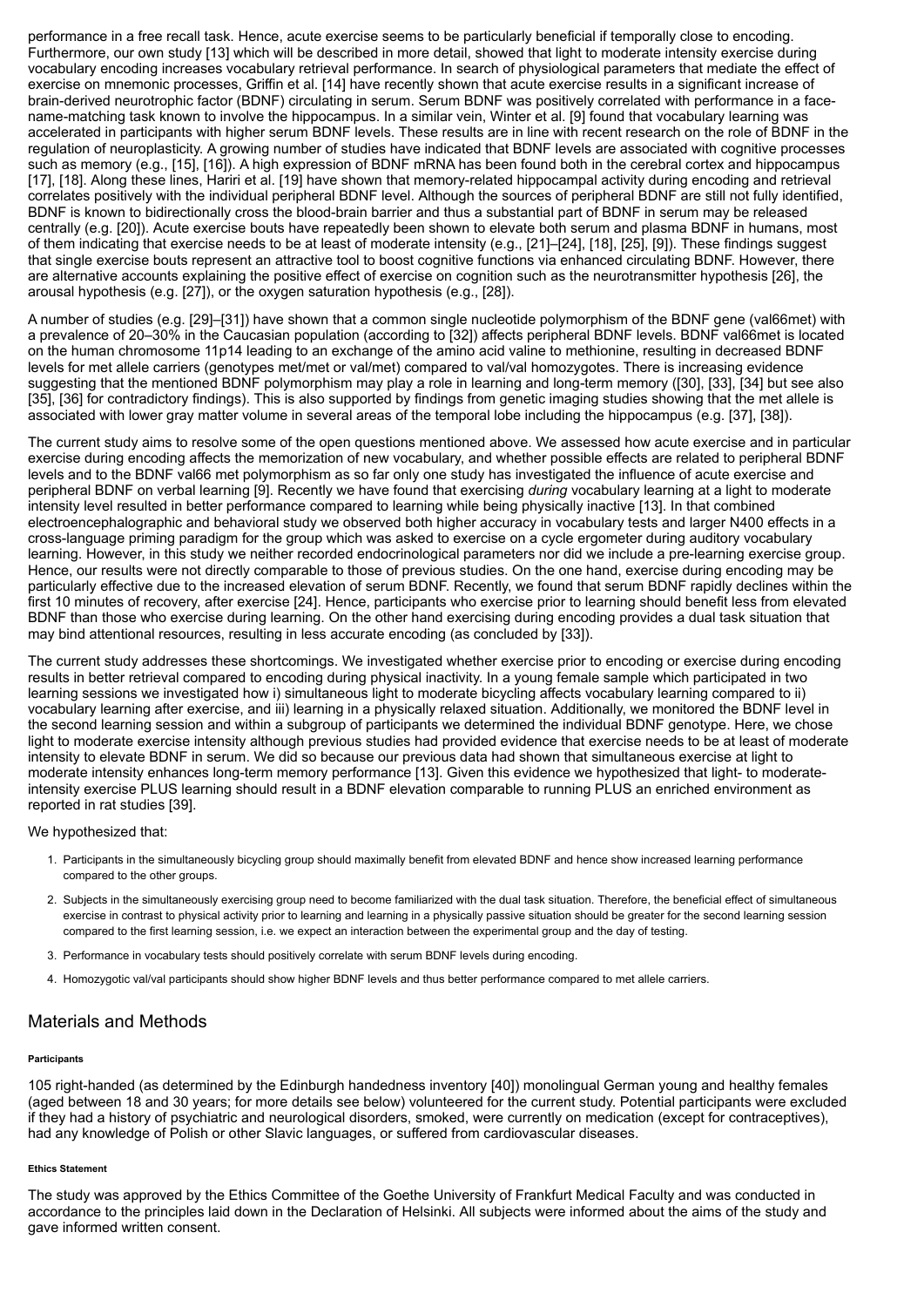#### **Procedure**

Subjects were first screened in a pre-experimental evaluation session. Participants which passed this screening were asked to come to our laboratory for two more learning sessions.

#### **Pre-experimental Screening**

Participants were asked to complete several questionnaires. Their physical activity level was measured with the Freiburg Questionnaire of Physical Activity (FQPA; [\[41\]](http://journals.plos.org/plosone/article?id=10.1371/journal.pone.0064172#pone.0064172-Frey1)). Furthermore, they had to indicate the number of foreign languages they have learned and the number of musical instruments they played. We did so as musical expertise and foreign language processing are known to interact [\[42\]–](http://journals.plos.org/plosone/article?id=10.1371/journal.pone.0064172#pone.0064172-Besson1)[\[44\]](http://journals.plos.org/plosone/article?id=10.1371/journal.pone.0064172#pone.0064172-Francois1). We controlled for the state of health during the last five years using a short questionnaire where we asked for specific disorders which could potentially result from cardio-vascular diseases such as vertigo, impaired vision, chest pain, tachycardia, or dyspnea. We also checked for other chronic diseases such as diabetes, asthma or epilepsy, respiratory disorders, disorders of the musculoskeletal system, as well as surgeries within the last five years, pregnancy, and acute infections. Additionally, participants were asked to indicate whether they take oral contraceptives (OC women) or not (non-OC women).

Furthermore, we tested the candidates' ability to memorize new vocabulary. Here, they were asked to listen to 40 pseudowords followed by a German counterpart. All vocabulary pairs were presented via headphones. After thirty minutes during which participants continued to fill in the questionnaires listed above, subjects took part in a vocabulary test, i.e. they were presented the pseudowords and had to write down the associated German words. Candidates who were able to memorize more than twenty pseudowords were excluded from the main experiment to avoid ceiling effects. Twenty-four participants were excluded after the screening session, leaving N=81 subjects for the experimental sessions. Subjects were matched into groups of 3 and then randomly assigned to one of the three experimental groups (N=27 per group), i.e. participants were matched according to age and performance in the pseudoword learning task. Experimental groups will be described in the following.

#### **Session Protocol & Experimental Groups**

We ran two experimental sessions that followed the same learning protocol to control for familiarization effects in the simultaneously exercising group. Blood samples were only taken in the second learning session. We carefully controlled that the second session took place exactly 48 hours after the first. [Figure 1](http://journals.plos.org/plosone/article?id=10.1371/journal.pone.0064172#pone-0064172-g001) provides an overview of the structure of the second session for each of the groups.



### Figure 1. 2<sup>nd</sup> session overview.

RELAX=physically inactive group; POST=learning after exercising; SIM=learning during exercising. <https://doi.org/10.1371/journal.pone.0064172.g001>

Members of the physically inactive group ("RELAX" group) learned new vocabulary words as described below after resting in a canvas chair for thirty minutes. Participants in the post-exercise group ("POST" group) were asked to exercise on a cycling ergometer (Conditronic 100 PV/ZR-NS, Dynavit, Germany) for thirty minutes before they learned new words, and participants in the simultaneous-exercise group ("SIM" group) exercised on the cycling ergometer while learning the new words. Thirty minutes of exercise intervention have been established as a common protocol for aerobic exercise (see [\[45\]](http://journals.plos.org/plosone/article?id=10.1371/journal.pone.0064172#pone.0064172-Knaepen1) for a recent review) and successfully applied previously ([\[13\]\)](http://journals.plos.org/plosone/article?id=10.1371/journal.pone.0064172#pone.0064172-SchmidtKassow1). The rest time between exercise ending and learning onset was no more than 2 min. During this time, a blood sample was taken in the second session (as described below). After pre-experimental screening participants were pseudo-randomly assigned to one of three groups, RELAX, POST, and SIM.

Vocabulary training lasted for 30 minutes. Accordingly, members of the SIM group simultaneously cycled and learned for 30 minutes. Members of the POST group cycled for 30 minutes before they started their vocabulary learning for another 30 minutes. Members of the RELAX group likewise listened to the new vocabulary for thirty minutes after having been sedentary for the same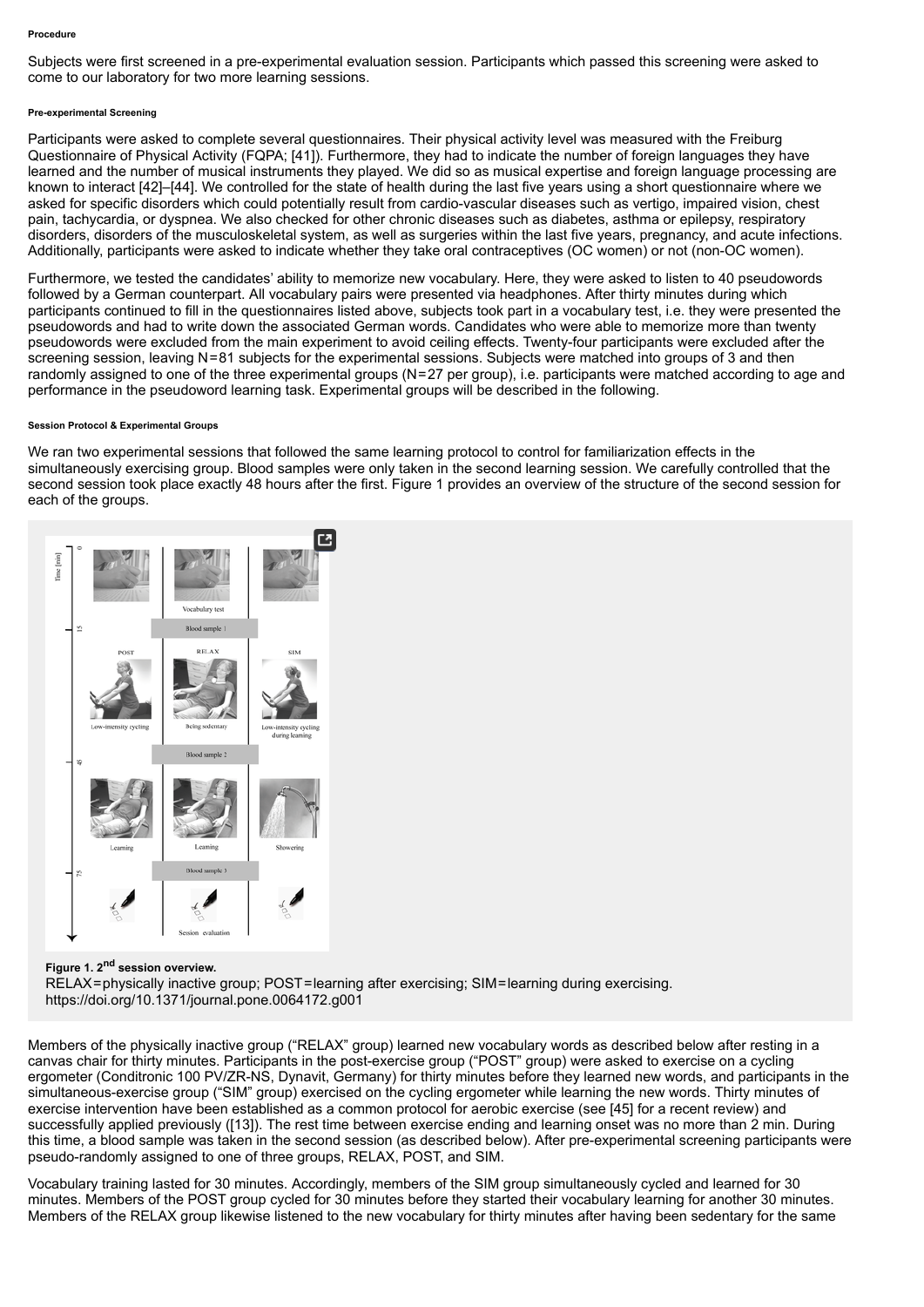amount of time ([Figure 1](http://journals.plos.org/plosone/article?id=10.1371/journal.pone.0064172#pone-0064172-g001)). After exercising, participants of the SIM group took a shower within a time window of thirty minutes to keep the time frame of blood collection comparable to the other experimental groups. Participants of the POST group were offered a shower after they finished their vocabulary training.

At the end of each session, participants were asked to indicate their *current* level of i) motivation to learn new vocabulary, ii) perceived physical fitness, iii) daily stress, iv) daily workload at university, v) difficulty to learn the new vocabulary, and the vi) quality of their last night's sleep. Answers were given on a 5-point Likert scale ranging from "low" to "high". Furthermore, we asked the participants about their caffeine and alcohol consumption, as well as to indicate the number of hours of sleep they received in the previous 24 hours, and to indicate their menstrual phase, i.e. whether they were in the follicular phase, or in the luteal phase, or whether they were currently menstruating.

In the second session, participants completed a paper and pencil vocabulary test as described in the section 'vocabulary learning' when they arrived at our lab which took about 12 to 15 minutes. Afterwards, the actual learning session began. Water was provided to all participants throughout the session.

Out of the 81 subjects, 43 agreed to be BDNF-genotyped and gave their written consent. These participants provided buccal cells for genotyping the BDNF val66met polymorphism.

#### **Exercise Protocol**

To regulate exercise intensity in the physically active groups (SIM, POST), we used a 5-point Likert scale ("−2=extremely light", "−1 =light", "0=moderate", "+1=hard", "+2=extremely hard") which has previously been shown to be a reliable and valid tool for measuring perceived exertion [\[46\].](http://journals.plos.org/plosone/article?id=10.1371/journal.pone.0064172#pone.0064172-Grant1) In the initial 5 minutes of each bout, resistance was increased until participants' perceived exertion reached a light to moderate exertion level. The baseline resistance was 25 Watt. Resistance was increased in 25 Watt steps.

Between consecutive learning runs (see trial overview below) resistance was optionally adjusted to ensure that participants stayed at a light to moderate level of exertion. After completing the whole training session physically active participants were asked to indicate their individual exertion level which did not differ between groups (Median/Mode POST: −1/−1, Median/Mode Sim: −1/−1; p =.9 according to Mann-Whitney test). During the exercise bout, the individuals' heart rate was constantly monitored (Polar S810, Polar, Büttelborn, Germany). Mean heart rate during exercise was 125 bpm (SD=26 bpm) for the SIM and 128 bpm (SD=26 bpm) for the POST group. During learning mean heart rate was 76 bpm (SD: 7 bpm) for the POST group and 74 bpm (SD: 6 bpm) for the RELAX group. Bonferroni-corrected t-tests revealed significant higher heart rates for POST and SIM group compared to RELAX group (both p's>.001), but no significant effect for the comparison of POST and SIM group (p>.7). Exercise intensity as estimated by a maximum heart rate formula for women exercising on a cycling ergometer [\[47\]](http://journals.plos.org/plosone/article?id=10.1371/journal.pone.0064172#pone.0064172-Farazdaghi1) revealed an intensity level of 68.9 (SD: 4.09) % HR $_{\rm max}$ , which is at the lower edge of moderate intensity according to the guidelines of the ACSM 2011 and hence fits the ratings of perceived exertion. Furthermore, we additionally validated the Likert scale with the Borg RPE scale, which is a more traditional exertion scale, in 30 out of our 87 participants in a graded exercise test. The validation indicates that a rating of "−1" on the used Likert scale corresponds to a value of 12 (="light-moderate") on a 20-point BORG scale. Together with the estimated %HR<sub>max</sub> data this result justifies the use of the Likert-scale to assess the participants' exertion level.

During cycling each revolution was recorded by a customized microcontroller (®Arduino, [www.arduino.cc\)](http://www.arduino.cc/) whenever pedals crossed a light barrier which was built into the cycling ergometer. Due to technical errors, cycling speed and variability had to be excluded in 10 participants from the SIM group and in 11 participants from the POST group. In the remaining subjects' average cycling speed was 61.04 (SD=5.9) in the SIM group and 59.55 (5.7) in the POST group, i.e. both groups did not vary significantly  $(t(31)=0.75; p=.46)$ .

#### **Vocabulary Learning**

During vocabulary learning, 80 Polish-German vocabulary pairs were presented twice via headphones (AKG K271, HARMAN International Industries, Stamford, USA). The order of vocabulary pairs was randomized for each learning session and each subject. In total, participants heard each vocabulary pair 4 times in total. The loudness level of stimulus presentation was adjusted to the individual preference and kept constant across both learning sessions. Both Polish and German items were spoken by female, non-professional native speakers with a phonetic–linguistic background. All stimuli were normalized to a sound-pressure level of 75 dB using the software PRAAT. The stimulus onset asynchrony (SOA) of Polish–German vocabulary pairs was aligned to the perceptual centre of a word [\[48\],](http://journals.plos.org/plosone/article?id=10.1371/journal.pone.0064172#pone.0064172-Janker1) i.e. the vowel onset of the stressed syllable, and amounted to 2 seconds. The SOA between successive vocabulary pairs was 6 seconds. We excluded action verbs to ensure that better performance of the SIM group was not semantically induced [\[49\].](http://journals.plos.org/plosone/article?id=10.1371/journal.pone.0064172#pone.0064172-Rueschemeyer1) Participants in both physically active groups were offered to cycle at a speed of about 60 revolutions per minute (RPM), a pace that is usually recommended to beginners in fitness centers. To familiarize participants of the SIM group to cycling and listening to auditory stimuli at the same time, we presented sinusoidal tones at a rate of 1 Hz for 2 minutes and at 0.5 Hz for 3 minutes before the actual vocabulary presentation was started. After one run of vocabulary presentation, the same tones were presented for 3 minutes to give participants a break before all vocabulary pairs were presented again in a second run. Fortyeight hours after each learning session subjects participated in a vocabulary test. Here, they listened to all of the Polish vocabulary via headphones and were asked to write down the German translation in a paper form. Response time was limited to 8 s for each item, i.e. after 8 s the next vocabulary was presented. The first vocabulary test (paper and pencil) took place at the beginning of the second learning session. Half of the participants finished the second vocabulary test at our laboratory, the other half completed it online from home for the sake of feasibility. For the online test the presentation of vocabulary was identical, i.e. participants were instructed to use head phones and inter-stimulus-interval was set to 8 s. It was impossible to replay either single words or the whole vocabulary list. The single difference was that participants had to type their answers instead of writing it down.

#### **Blood Sampling**

In the second sessions three venous blood samples were taken from each participant. The first blood sample was collected after the participants completed the first vocabulary test. Hence, cardio-respiratory parameters were on a stable baseline level at the beginning of the training period. The second blood sample was taken after the particular intervention (cycling in the POST group, cycling & learning in the SIM group, or lying in a canvas chair in the RELAX group). The third blood sample was taken 30 minutes after the second (i.e. after the vocabulary learning in the POST and RELAX groups, and after showering in the SIM group).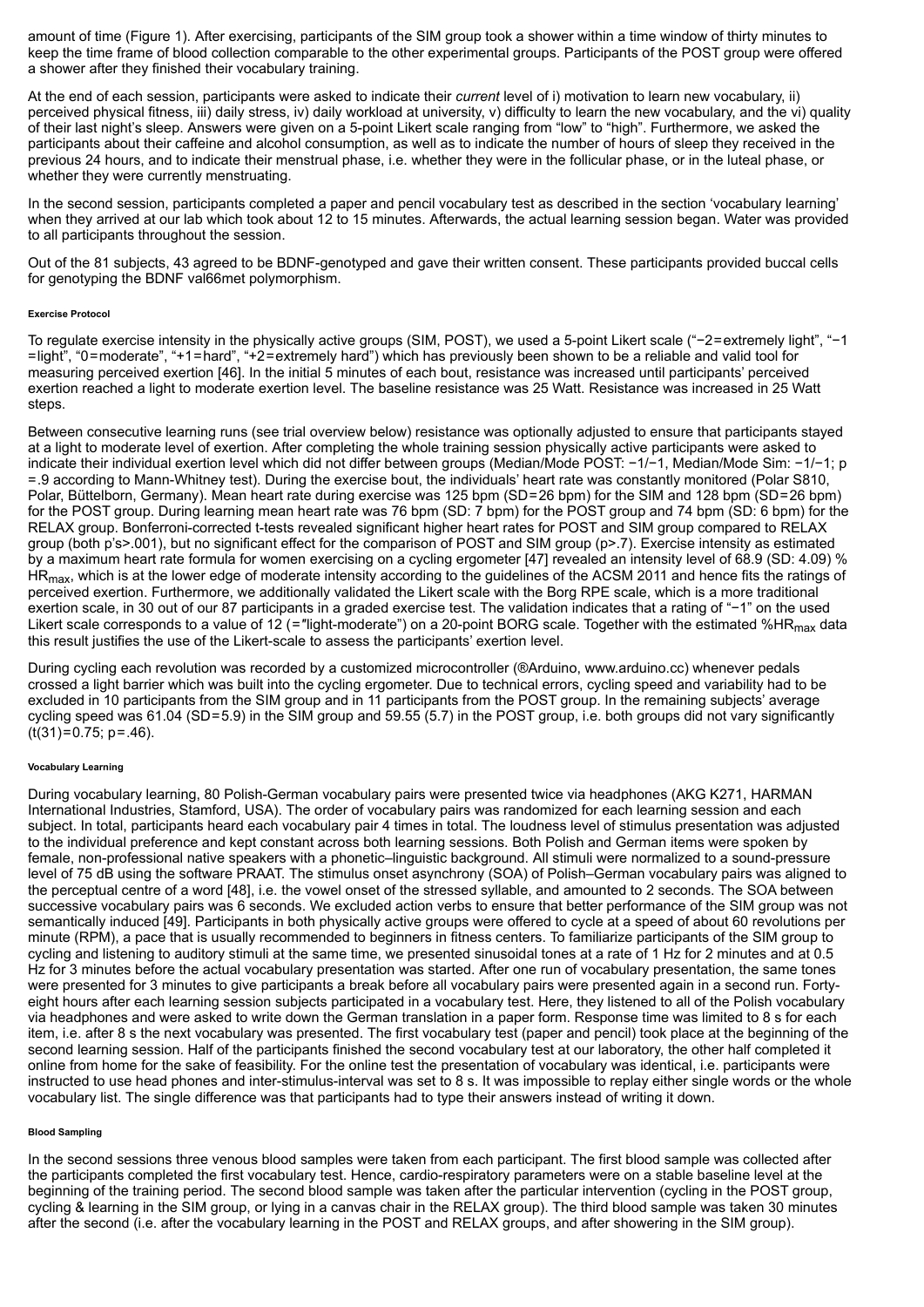#### **Analysis of BDNF Serum Concentrations**

In each of the three blood samples, 4.5 ml of venous blood from the antecubital vein was collected with a clotted blood tube. Collection and analysis of blood samples was performed according to the following uniform protocol: all samples clotted within 30 minutes at a temperature of 21C. After the clotting period, samples were centrifuged for 10 minutes with 4800 rounds per minute using the Heraeus Labofuge 200 (Thermo Fisher Scientific, Germany). Immediately afterwards, serum was pipetted into separate SafeSeal micro tubes (Sarstedt, Nürnberg, Germany). Samples were stored at −30 C for one night and then transferred to a −80C freezer for another three weeks. BDNF levels in serum were measured using the Quantikine® Human BDNF Immunoassay from R&D Systems (Wiesbaden, Germany). Serum samples were diluted 1∶20 with Calibrator Diluent. 100 µl Assay Diluent was incubated with a 50 µl standard or diluted sample, respectively, for 2 hours at room temperature. Afterwards, 100 µl of mouse monoclonal antibody against BDNF was conjugated to horseradish peroxidase and incubated for another 1 hour. After washing the plates three times with wash buffer, 200 µl of substrate solution (color reagents A and B mixed in equal volumes) was added and the plates were incubated for 30 min and protected from light. The color reaction was stopped by adding 50 µl of stop solution and the optical density of each well was measured at 450 nm with a microplate reader (TECAN SpectraFluor Plus) within 30 min. Wavelength correction was performed at 540 nm. The minimum detectable BDNF dose was less than 20 pg/mL, according to the manufacturer's information. All samples were tested twice for reliability.

#### **Genotyping**

DNA was extracted from buccal cells. Automated purification of genomic DNA was conducted by means of the MagNA Pure® LC system using a commercial extraction kit (MagNA Pure LC DNA isolation kit; Roche Diagnostics, Mannheim, Germany). Genotyping of the BDNF val66met polymorphism was performed by real-time polymerase chain reaction (RT-PCR) using fluorescence melting curve detection analysis by means of the Light Cycler System 1.5 (Roche Diagnostics, Mannheim, Germany). The primers and hybridisation probes (TIB MOLBIOL, Berlin, Germany) and the PCR protocol for BDNF val66met are as follows:

#### forward primer: 5′-ACTCTGGAGAGCGTGAATGG-3′;

reverse primer: 5′-CCAAAGGCACTTGACTACTGA-3′;

anchor hybridisation probe: 5′-LC640-CGAACACATGATAGAAGAGCTGTT-phosphate-3′;

sensor hybridisation probe: 5′-AAGAGGCTTGACATCATTGGCTGACACT-fluorescein-3′.

The PCR run comprised 50 cycles of denaturation (95 C, 0 s, ramp rate 20 C s<sup>-1</sup>), annealing (55 C, 10 s, ramp rate 20 C s<sup>-1</sup>), acquisition of the fluorescence signal (55 C, 1 s, ramp rate 20 C s<sup>-1</sup>) and extension (72 C, 12 s, ramp rate 20 C s<sup>-1</sup>), which followed an incubation period of 10 min (90 C) to activate the FastStart Taq DNA Polymerase of the reaction mix (Light Cycler FastStart DNA Master Hybridization Probes, Roche Diagnostics, Mannheim, Gemany). After amplification, a melting curve was generated by keeping the reaction time at 40 C for 2 min and then heated slowly to 75 C with a ramp rate of 0.2 C s<sup>-1</sup>. The fluorescence signal was plotted against temperature to yield the respective melting points ( $\tau_{\sf m}$ ) of the two alleles.  $\tau_{\sf m}$  was 58.5 C for the val allele and 63.8 C for the met allele.  $-1$ ) annealing (55  $\cap$  10 s, ramp rate 20  $\cap$  s<sup>-1</sup>  $-1$  and oxtonsion (72 C  $-12$  c ramp rate 20 C s<sup>-1</sup>

#### **Data Analysis**

Performance in the vocabulary tests was compared between experimental groups using a 2\*3 repeated measures ANCOVA with the factors day of testing (day1, day2) and experimental group (POST, SIM, RELAX) as independent variables and the factors contraception (OC, non-OC) and menstrual phase (follicular, luteal, menorrhea) as covariates. We included contraception and menstrual phase as covariates as previous studies showed steroid hormones and menstrual phase to affect learning performance and neural substrates relevant for learning (e.g. [\[50\]](http://journals.plos.org/plosone/article?id=10.1371/journal.pone.0064172#pone.0064172-Pletzer1), [\[51\]\)](http://journals.plos.org/plosone/article?id=10.1371/journal.pone.0064172#pone.0064172-Protopopescu1).

To investigate the influence of BDNF on learning performance, we calculated the logarithm of mean BDNF (average of time point 1, 2, and 3), BDNF at each time point separately (1, 2, 3), BDNF kinetics for learning (BDNF after learning minus BDNF at baseline) and BDNF kinetics for exercise (BDNF after exercise minus BDNF at baseline) for each participant and computed correlations with vocabulary test performance for each experimental group. As previous studies demonstrated an effect of menstrual phase and oral contraceptives on BDNF levels (e.g. [\[52\]](http://journals.plos.org/plosone/article?id=10.1371/journal.pone.0064172#pone.0064172-Pluchino1) we computed a 3\*3 ANCOVA on logBDNF with the within-subject factor time point (1,2,3), the between-subject factor experimental group (POST, RELAX, SIM) and the covariates menstrual phase (follicular, luteal, menorrhea) and contraception (OC, non-OC).

We grouped met/met and val/met genotypes to increase statistical power. Hence, we computed a one-way ANOVA with the dependent variable log mean BDNF and the independent variable genotype (val/val homozygotes versus met allele carriers). We also computed a separate 2\*2 repeated measures ANOVA with the factors day of testing (day1, day2) and genotype (val/val homozygotes versus met allele carriers) to evaluate the influence of BDNF genotype on BDNF in serum levels and on learning performance.

To test the effect of individual's innate ability to learn vocabulary on the relationship between exercise and learning, we performed a post-hoc median split analysis on performance in the pre-experimental pseudoword learning paradigm as described in the section on *pre-experimental screening.* Participants with fewer than ten memorized words were then labeled as "low performers" and participants with more than ten memorized words were labeled as "high performers". Sibley and Beilock [\[8\]](http://journals.plos.org/plosone/article?id=10.1371/journal.pone.0064172#pone.0064172-Sibley1) have shown that the beneficial effect of an acute bout on the treadmill on working memory performance, measured by the reading span and the operation span, was restricted to those participants with the lowest working memory capacities (for a review see [\[53\]\)](http://journals.plos.org/plosone/article?id=10.1371/journal.pone.0064172#pone.0064172-Conway1). Referring to Sibley and Beilock, we conducted a 2\*2\*3 ANCOVA with the factors day of testing (day1, day2), performance on the pseudoword learning test (high, low) and experimental group (POST, SIM, RELAX) with the covariates menstrual phase (follicular, luteal, menorrhea) and contraception (OC, non-OC).

### **Results**

**Participants**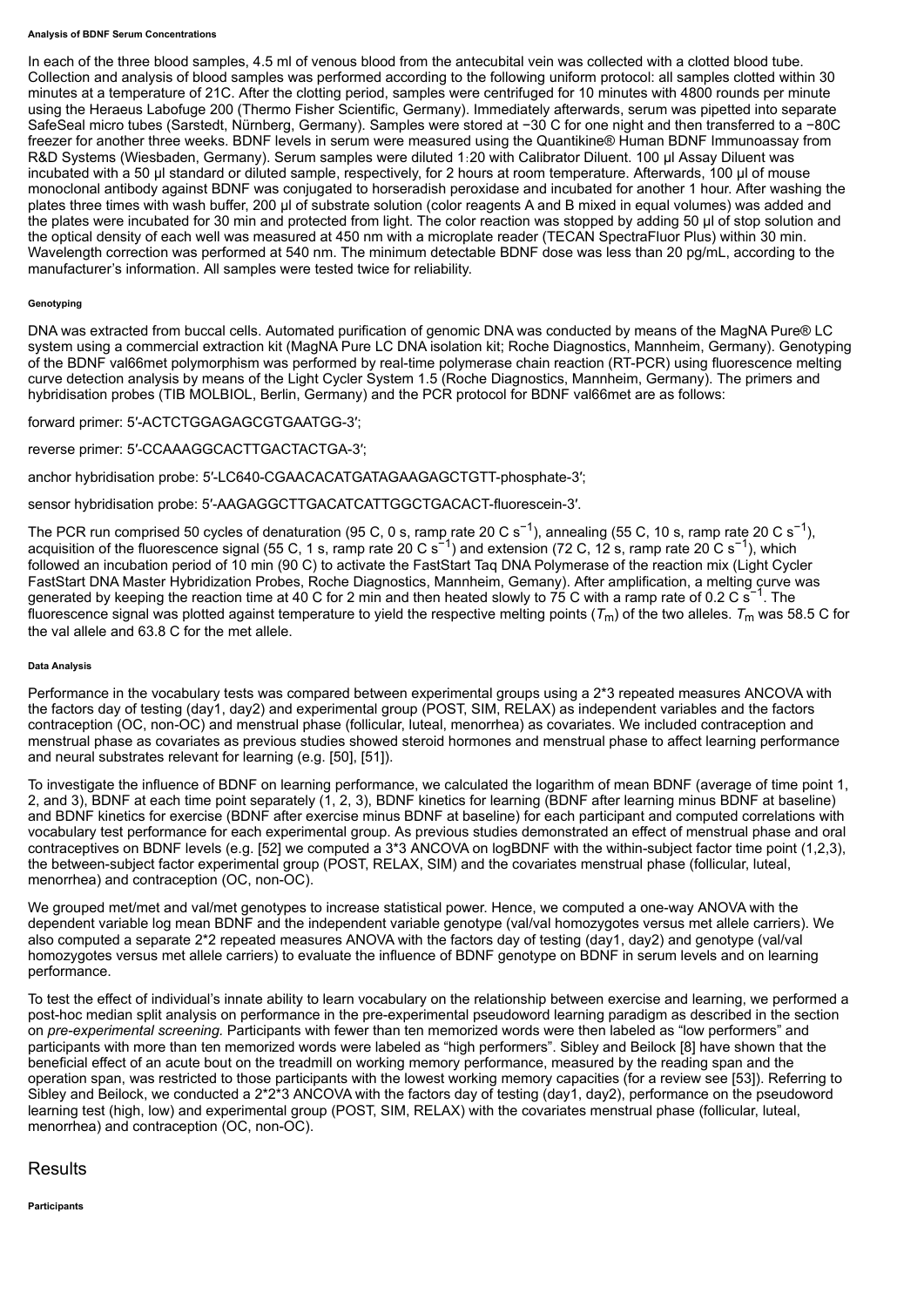The subjects' age ranged from 19 to 29 years (Mean POST: 22.7 years, SD=2.1, Mean RELAX=22.8, SD=2.0, Mean SIM=23.4, SD=3.1 ), 51 were OC women, 30 were non-OC women (POST: 19 OC/8 non-OC; RELAX: 17 OC/10 non-OC; SIM: 15 OC/12 non-OC), their mean BMI was below 22 (Mean POST: 21.8, SD=1.4, Mean RELAX=21.2, SD=1.7, Mean SIM=21.2, SD=1.6 ), and their FQPA level indicated that they were moderately physically active (mean: 49 metabolic equivalent-hours per week (MET-h/wk); SD: 31.6, POST: 51.5 MET-h/wk (34.7), SIM: 42.1 MET-h/wk (22.9), RELAX: 53.6 MET-h/wk (35.4). On average, subjects were familiar with 3 foreign languages (Median POST: 3; Median SIM: 3; Median RELAX: 3) and played 2 musical instruments (Median POST: 1; Median SIM: 2; Median RELAX: 2).

The POST, SIM and RELAX groups did not differ in their ability to memorize vocabulary (pseudoword test, p>.1), age (p>.5), BMI (p>.2), or FQPA (p>.3), number of foreign languages (p>.1), or number of musical instruments played (p>.2).

Concerning the session questionnaires there were no group differences in their current level of perceived physical fitness (Median of all groups: high, p>.1), daily stress (Median POST: low; Median SIM: low; Median RELAX: neither high nor low, p>.3), daily workload at university (Median POST: rather high: Median SIM: neither high nor low; Median RELAX: low, p>.1), difficulty to learn the new vocabulary (Median of all groups: neither high or low, p>.1), quality of last night's sleep (Median POST: good; Median SIM: good; Median RELAX: rather good; p>.06); all p>.06). Furthermore participants did not differ in caffeine (Median POST: 1cup, Median SIM: 0.5 cup, Median RELAX: 0.5 cup; p>.3) or alcohol consumption (Median all groups: 0 glasses; p>.1 ), nor did they differ in the number of hours slept within the last 24 hours (Mean all groups: 7 h (SD: 0.8); p>.3).

During the experimental sessions, 34 participants indicate to be in the follicular phase (POST: 11; RELAX: 13; SIM: 10), while 40 participants were in the luteal phase (POST: 15; RELAX: 11; SIM: 14), and 7 were menstruating (POST: 1; RELAX: 3; SIM: 3).

#### **Performance**

The omnibus ANCOVA revealed a main effect of day of testing (F(1,76)=37.2, p<.001,  $\eta_{\rm p}$ <sup>2</sup>=.329; mean day 1: 6.89 (SD: 3.96) The omnibus ANCOVA revealed a main effect of day of testing (F(1,76)=37.2, p<.001, η<sub>p</sub><sup>2</sup>=.329; mean day 1: 6.89 (SD: 3.96)<br>words; mean day 2: 25.35 (SD: 10.34) words) and an interaction of day of testing × experimental =.092; see [Table 1\)](http://journals.plos.org/plosone/article?id=10.1371/journal.pone.0064172#pone-0064172-t001).  $p^2$ 

| Source                                | Condition     | p       | Mean (SD)                |
|---------------------------------------|---------------|---------|--------------------------|
| day of testing                        |               | < 0.001 |                          |
|                                       | day 1         |         | 6.89(3.96)               |
|                                       | day 2         |         | 25.35 (10.34)            |
| day of testing*<br>experimental group |               | .02     |                          |
| experimental<br>group-day 1           |               | .06     |                          |
|                                       | SIM vs RELAX  | < .05   | 8.2 (4.3); 5.6 (3.0)     |
|                                       | POST vs RELAX | n.s.    | $6.8$ (4.1); $5.6$ (3.0) |
|                                       | SIM vs POST   | n.s.    | 8.2 (4.3); 6.8 (4.1)     |
| experimental<br>group-day 2           |               | .02     |                          |
|                                       | SIM vs RELAX  | < 0.02  | 28.4 (9.8); 20.9 (7.9)   |
|                                       | POST vs RELAX | n.s.    | 26.6 (11.7); 20.9 (7.9)  |
|                                       | SIM vs POST   | n.s.    | 28.4 (9.8); 26.6 (11.7)  |

**Table 1. Vocabulary test performance - whole group analysis: Means, standard deviations and p-values for significant experimental effects.** <https://doi.org/10.1371/journal.pone.0064172.t001>

Resolving the interaction revealed a trend for experimental group for the first day and significant effect for experimental group on the second day (day 1: F(2,76)=2.9, p=.06,  $\eta_p^2$ =.07; day 2: F(2,76)=4.23, p=.02,  $\eta_p^2$ =.1; see [Figure 2\)](http://journals.plos.org/plosone/article?id=10.1371/journal.pone.0064172#pone-0064172-g002). Bonferroni-corrected posthoc tests revealed better performance in both vocabulary tests for the SIM group (mean day 1=8.2 (SD=4.3) words; mean day 2= 28.4 (SD=9.8) words) compared to the RELAX group (mean day  $1=5.6$  (SD=3.0) words; t(52)=2.593, d=0.71 p<.05; mean day 2= 20.9 (SD=7.9) words; t(52)=3.065, d=0.84, p<.02). Bonferroni-corrected contrasts on difference (test2 minus test1) revealed a larger difference between each day of testing for the SIM group compared to the RELAX group (t(52)=2.75, d=0.76, p<.05).



**Figure 2. Vocabulary test performance for each day and experimental group.** Error bars indicate standard deviations. <https://doi.org/10.1371/journal.pone.0064172.g002>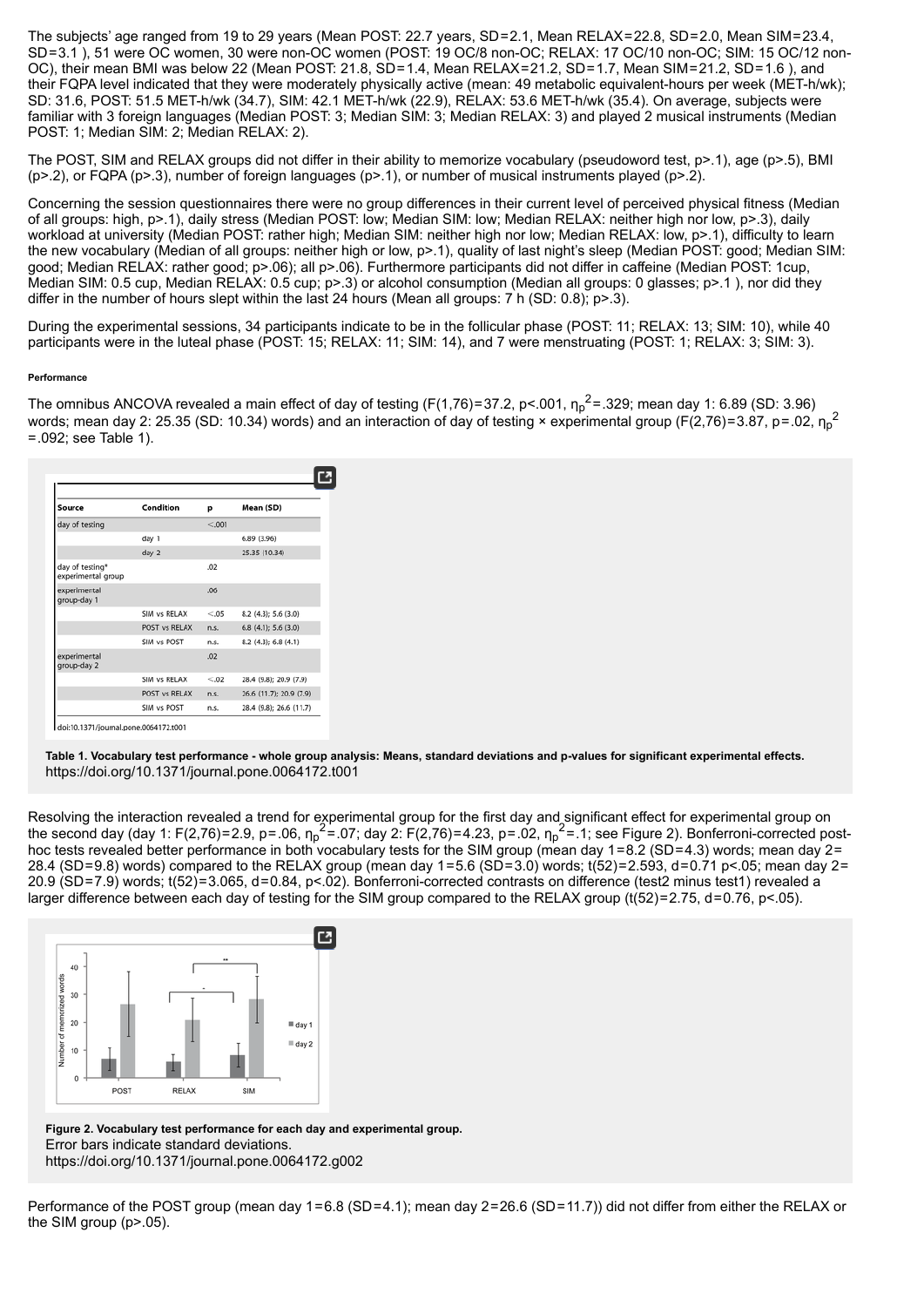Additionally, to test whether performance in the second vocabulary test was influenced by the test setting (online versus in the laboratory) we ran an ANOVA with the between-subject factors group (SIM, POST, RELAX) and setting (online, laboratory) on vocabulary test performance. This analysis revealed no significant main effect of setting nor an interaction between group and setting  $(p=.2)$ .

#### **Serum BDNF & Genotyping**

Mean BDNF in serum values ranged between 13412.2 and 56169.5 pg/ml (mean: 31627.7 pg/ml SD: 8486.8).

LogBDNF in serum did not differed between experimental groups at any time point (p=.37, see [Table 2](http://journals.plos.org/plosone/article?id=10.1371/journal.pone.0064172#pone-0064172-t002)) nor was there a positive correlation between vocabulary test performance in any group and BDNF in serum at any time (p>.3) or BDNF kinetics (p>.2), except for BDNF kinetics during exercise. Here, we found a significant increase for the POST group compared to the RELAX group (t(52)=4.86; d=1.3, p<.01) and a marginally significant change for the SIM group compared to the RELAX group (t(52)=2.43; d= 0.67, p=.02). Exercise groups did not vary in BDNF change in response to exercise (p>.05). Bonferroni-corrected alpha was. 016.

| Group | <b>Time point</b> | logBDNF     |
|-------|-------------------|-------------|
| RELAX |                   |             |
|       | 1                 | 10.32 (.29) |
|       | $\overline{2}$    | 10.25 (.26) |
|       | 3                 | 10.30 (.27) |
| POST  |                   |             |
|       | 1                 | 10.19 (.33) |
|       | $\overline{2}$    | 10.37 (.42) |
|       | 3                 | 10.25 (.33) |
| SIM   |                   |             |
|       | 1                 | 10.38 (.25) |
|       | $\overline{2}$    | 10.43(.24)  |
|       | 3                 | 10.37 (.28) |

doi:10.1371/journal.pone.0064172.t0

**Table 2. Mean logBDNF in serum as well as standard deviations for each experimental group and time point.** <https://doi.org/10.1371/journal.pone.0064172.t002>

The genotype frequencies were in Hardy–Weinberg equilibrium: val66val: *n*=26, met allele carriers (val66met & met66met): n=17;  $Chi^2 = 2.61$ , df=1, n.s.

Log mean BDNF in serum was lower (t(41)=1.704,  $d=0.53$ ,  $p=.05$ , one-tailed) for met-allele carriers (mean=10.19, SD=0.33, N= 17) than for val homozygotes (mean=10.37, SD=0.29, N=26).

#### **Performance and Genotyping**

Performance in the vocabulary test did not vary as a function of BDNF genotype  $(F(1,1)=0.04; p=.9)$ .

#### **Pseudoword Learning Performance**

Overall, low and high performers differed significantly in their test performance (test 1: low performers: 4.6 (3); high performers: 9.1 (3.5); t(79)=  =6.1; p<.001; test2: low performers: 17.8 (7); high performers: 32.6 (7.3); t(79)=9.3; p<.001).

The exploratory 2x2x3 ANCOVA with the factors day of testing, pseudoword learning performance, and experimental group resulted in a significant interaction between experimental group and pseudoword learning performance (F(2,73)=3.9, p=.02,  $\eta_p^2$ =.097; see [Table 3\)](http://journals.plos.org/plosone/article?id=10.1371/journal.pone.0064172#pone-0064172-t003). Bonferroni-corrected post-hoc tests on the performance averaged across the two days of testing revealed significantly better performance for the SIM group (N=10; mean=17.8 (1.6) words) compared to the other learning conditions (RELAX: N=17; mean 11.3 (1.2) words; t(25)=3.0, d=1.2, p<.01; POST: N=14; 12 (1.4) words; t(25)=2.6, d=1.04, p=.01) for the "low performer" group, but no differences between experimental groups for high performers (p=.2; SIM: N=17; mean=18.6 (1.6) words, RELAX: N =10; mean=16.7 (2.1) words; POST: N=13; mean=21.8 (1.8) words; see [Figure 3](http://journals.plos.org/plosone/article?id=10.1371/journal.pone.0064172#pone-0064172-g003)).

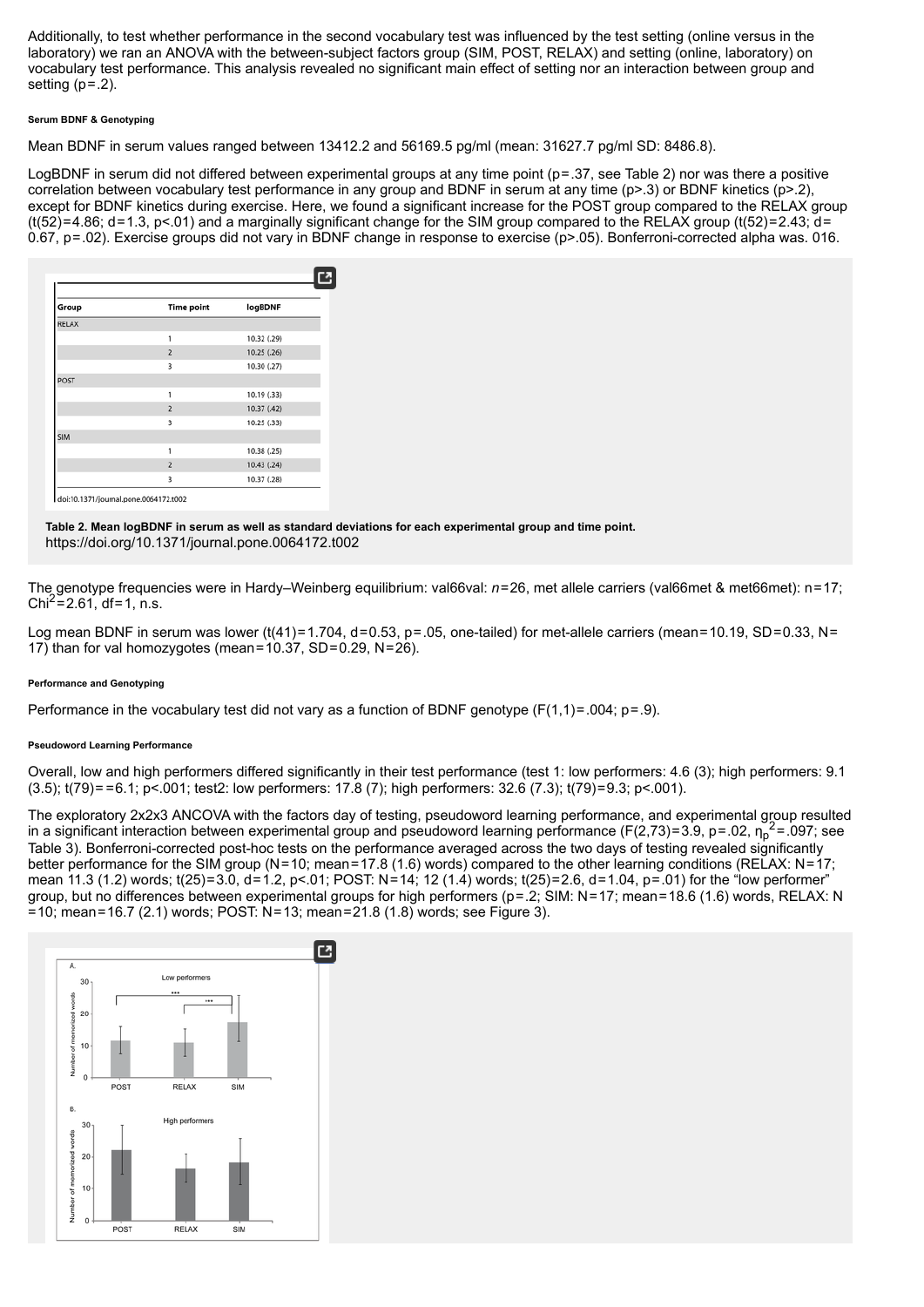**Figure 3. Vocabulary test performance averaged across the two days of testing for each experimental group for low (panel A) and high performers (panel B) separately.**

Error bars indicate standard deviations. <https://doi.org/10.1371/journal.pone.0064172.g003>

| Source                                               | <b>Condition</b> | ٠               | Mean (50)                   |
|------------------------------------------------------|------------------|-----------------|-----------------------------|
| experimental group x pseudoword learning performance |                  | $\overline{a}$  |                             |
| experimental group-low performers                    |                  | A1              |                             |
|                                                      | SAI vs RELAX     | All             | 17.8 (1.6); 11.3 (1.2)      |
|                                                      | POST vs RBLAX    | $n_A$           | 12 (1.4): 11.3 (1.2)        |
|                                                      | SM vs POST       | M.              | 37.6 (1.6); 12 (1.4)        |
| experimental group-high performers                   |                  | n.s.            |                             |
|                                                      | SAE vs RELAX     | As.             | <b>186 (1.6): 167 (2.1)</b> |
|                                                      | POST vs RBLAX    | $\Delta \Delta$ | 21.8 (1.8); 16.7 (2.1)      |
|                                                      | SIM HI POST      | A.L.            | 18.6 (1.6); 21.8 (1.8)      |

**Table 3. Vocabulary test performance concerning pseudoword learning performance: Means, standard deviations and p-values for significant experimental effects.**

<https://doi.org/10.1371/journal.pone.0064172.t003>

# **Discussion**

The current experiment was designed (i) to compare the effect of exercise prior to encoding and exercise during encoding with being sedentary during encoding on vocabulary retrieval. (ii) To replicate the positive correlation of peripheral BDNF and vocabulary learning performance, and (iii) to assess the effects of the BDNF val66met polymorphism. We found that light- to moderate-intensity physical activity during encoding improved vocabulary learning in young, healthy women. As hypothesized, this effect is larger after the second learning session, indicating that subjects of the simultaneously exercising group benefited from a familiarization phase. We did not find significant correlations between serum BDNF and learning performance. Although this is in contrast to the results from other studies demonstrating a clear positive correlation between cognitive functions and peripheral BDNF (e.g. [\[14\],](http://journals.plos.org/plosone/article?id=10.1371/journal.pone.0064172#pone.0064172-Griffin1) [\[19\],](http://journals.plos.org/plosone/article?id=10.1371/journal.pone.0064172#pone.0064172-Hariri1) [\[9\]](http://journals.plos.org/plosone/article?id=10.1371/journal.pone.0064172#pone.0064172-Winter1)), the present findings are in line with our previous observations that only highly intense physical activity led to transient BDNF elevations, which disappeared after exercise [\[24\]](http://journals.plos.org/plosone/article?id=10.1371/journal.pone.0064172#pone.0064172-SchmidtKassow2). Possibly the present exercise was not intense enough to produce a clear effect of BDNF on performance.

On the other hand, it is conceivable that word retrieval during the vocabulary test has influenced baseline BDNF in serum differently between the experimental groups. Particularly for the SIM group, word retrieval might have increased BDNF in serum as participants were physically active during vocabulary encoding. Recently, Macedonia et al [\[54\]](http://journals.plos.org/plosone/article?id=10.1371/journal.pone.0064172#pone.0064172-Macedonia1) found retrieval-related activity in the premotor cortices for words that were previously encoded with simultaneous body gestures. Hence, motor involvement during encoding can involve motor activation in a physically passive retrieval situation, which in turn might result in elevated BDNF level. Nonetheless, we feel confident that this feature of our study has not influenced or even abolished BDNF effects for the following reason: if the vocabulary test had an impact on serum BDNF, BDNF at baseline should have differed between experimental groups, i.e. there should have been higher baseline values for SIM compared to the other conditions. However, we found no group differences at any time point. Hence, even if vocabulary retrieval has influenced BDNF in serum this should apply equally to all of the experimental groups.

We found that BDNF genotype was unrelated to learning performance. Thus, we are confident that even if homozygotic participants had been over-represented in the SIM group this could not explain their better performance. On a critical note, the number of genotyped subjects was rather small and the lack of a group difference might be due to insufficient statistical power.

The current results confirm our previous findings that female participants benefit from simultaneous low-intensity ergometer exercise during vocabulary encoding [\[13\].](http://journals.plos.org/plosone/article?id=10.1371/journal.pone.0064172#pone.0064172-SchmidtKassow1) Interestingly, we obtained comparable effect sizes as provided by Labban & Etnier [\[11\]](http://journals.plos.org/plosone/article?id=10.1371/journal.pone.0064172#pone.0064172-Labban1). Hence less intense exercise may also affect memory performance resulting in medium to large positive effect, depending on the occurrence of exercise intervention (d=0.7–0.8; [\[55\]\)](http://journals.plos.org/plosone/article?id=10.1371/journal.pone.0064172#pone.0064172-Cohen1). Also in line with the aforementioned authors, we failed to find differences between both exercise conditions (SIM vs POST). This might be due to individual differences in learning preferences. Many participants anecdotically reported that they like to move during learning while others strictly refuse any kind of distraction during learning. However, the mechanism that mediates these differences is still unknown. Possibly, salivary cortisol as a physiological marker of individual stress [\[56\]](http://journals.plos.org/plosone/article?id=10.1371/journal.pone.0064172#pone.0064172-Kirschbaum1) might be suitable to shed light on this issue. Salivary cortisol may reveal the participants' stress level in response to a simultaneous exercise and learning task [\[57\].](http://journals.plos.org/plosone/article?id=10.1371/journal.pone.0064172#pone.0064172-Gatti1) Indeed Almela et al. [\[58\]](http://journals.plos.org/plosone/article?id=10.1371/journal.pone.0064172#pone.0064172-Almela1) have shown that a higher cortisol response to the stressor negatively influences memory performance in middle-aged women. However, others have provided evidence for stress-enhanced memory effects (e.g. [\[59\]\)](http://journals.plos.org/plosone/article?id=10.1371/journal.pone.0064172#pone.0064172-Henckens1). A follow-up within-subject experiment to investigate this issue is currently being conducted.

An exploratory analysis as to the possible effects of general vocabulary learning ability revealed that for participants with a lower verbal memory capacity, simultaneous exercise leads to superior performance compared to both exercise prior to encoding and resting. Apparently, simultaneous exercise enables low performers to increase their performance to a level comparable to high performers. These results support data from Sibley and Beilock [\[8\]](http://journals.plos.org/plosone/article?id=10.1371/journal.pone.0064172#pone.0064172-Sibley1) showing that exercise is particularly beneficial for subjects with low working memory skills. Similarly, for carriers of the apolipoprotein E ε4 allele (a known risk factor for Alzheimer's disease) regular physical activity has been demonstrated to be advantageous for efficient stimulus processing in a working memory task [\[60\]](http://journals.plos.org/plosone/article?id=10.1371/journal.pone.0064172#pone.0064172-Deeny1). The authors provided magnetoencephalographic evidence that carriers of the ε4 allele which are highly physically active show similar processing speeds to non-carriers while ε4 allele carriers with low physical activity were significantly slower in comparison to the non-carrier counterparts. In summary, physical activity might be particularly beneficial for subjects with lower memory, and less effective for subjects with higher memory capacities.

In the current study we examined whether BDNF is responsible for the positive effect of exercise on cognition supporting neuronal growth and differentiation. We failed to find a clear involvement of BDNF in the relationship of exercise and cognition. As we did not collect other measures of neuroendocrines, conclusions about why simultaneous exercise improved verbal learning have to remain speculative. An increased level of catecholamines may play a role in this context [\[61\]](http://journals.plos.org/plosone/article?id=10.1371/journal.pone.0064172#pone.0064172-Hodgetts1), however, this needs to be addressed in future research. At least two other hypotheses have been proposed to explain the positive effect of simultaneous exercise on verbal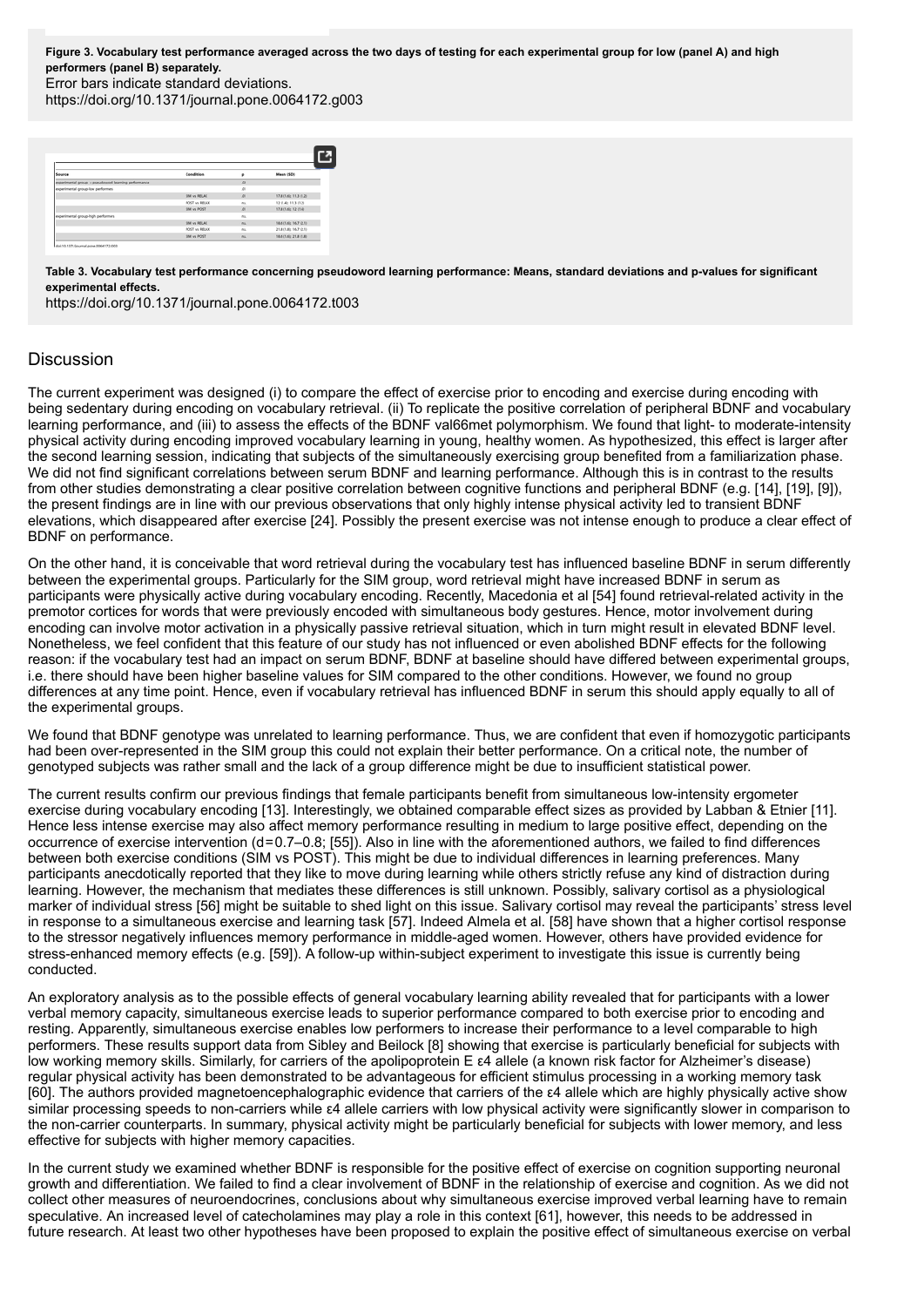learning. First, increased arousal during exercise may improve cognition. In a review, Tomporowski [\[62\]](http://journals.plos.org/plosone/article?id=10.1371/journal.pone.0064172#pone.0064172-Tomporowski1) reported that a number of studies demonstrated that the relationship between cognition and physical arousal follows the Yerkes-Dodson law [\[63\].](http://journals.plos.org/plosone/article?id=10.1371/journal.pone.0064172#pone.0064172-Yerkes1) Levitt & Gutin [\[64\]](http://journals.plos.org/plosone/article?id=10.1371/journal.pone.0064172#pone.0064172-Levitt1) reported faster reaction times for moderately increased heart rates, but slower reaction times at highly increased heart rates. This is in line with a model provided by Kahneman [\[27\]](http://journals.plos.org/plosone/article?id=10.1371/journal.pone.0064172#pone.0064172-Kahneman1) claiming that cognitive resources available for task performance are dependent on the participant's arousal level while moderate arousal levels should result in optimal performance. Our data can also be explained in terms of arousal. Apparently, simultaneous exercise positively affects learning performance, particularly in low performers. If exercise is interpreted as a potential stressor increasing arousal, simultaneous light- to moderate-intensity exercise should increase the arousal level which in turn increases the resources available to perform a cognitive task. If on the other hand exercise withdraws resources necessary to perform the cognitive task, this should result in interference. In this case, the mental workload required by exercise is too high to manage the cognitive task (cf. [\[65\]](http://journals.plos.org/plosone/article?id=10.1371/journal.pone.0064172#pone.0064172-Audiffren2)). Evidently, simultaneous bicycling did not interfere with verbal encoding in our paradigm. While one might argue that the missing interference effect is specific to our female sample, in a recent, as yet unpublished study we found no effects of sex on performance. Hence, in terms of an arousal model the low workload of ergometric cycling may have prevented an interference effect but increased cognitive resources available for encoding. Although exercise intensity might not have been on an optimally high level, the current intensity level should nevertheless have resulted in higher arousal compared to the physically relaxed situation. Hence, following the arousal hypothesis learning should be enhanced due to increased arousal even at a light to moderate intensity level, although the benefit might have been even higher at a more intense level.

Second, the rhythmic stimulus presentation in the current experiment may represent an alternative factor underlying the beneficial effect of simultaneous exercise on verbal learning. As described in the methods section, stimuli were presented every 2 and 6 seconds, respectively. Hence, as participants cycled at a frequency of approximately 1 Hz, they moved in synchrony to the stimulus presentation. Previous work [\[66\]–](http://journals.plos.org/plosone/article?id=10.1371/journal.pone.0064172#pone.0064172-Correa1)[\[69\]](http://journals.plos.org/plosone/article?id=10.1371/journal.pone.0064172#pone.0064172-Schwartze1) has provided clear electrophysiological evidence for a processing benefit for temporally predictable compared to temporally unpredictable acoustic stimuli. This was not only true for simple tones, but also for acoustically more complex stimuli, i.e. syllable sequences [\[70\]](http://journals.plos.org/plosone/article?id=10.1371/journal.pone.0064172#pone.0064172-Otterbein1). The observed effects support the account of a dynamic allocation of attention, i.e. attention should be shifted to prospective points in time when relevant events are expected to occur. This should lead to an increased allocation of cognitive resources for stimulus processing resulting in the facilitated detection of target stimuli. In terms of this attention allocation model, better performance of the SIM group due to rhythmic stimulus presentation would result from the possibility of auditory-motor synchronization. Data from the present experiment can neither support nor refute the arousal hypothesis or the attention allocation hypothesis. Here, follow-up studies are necessary to disentangle the effects of arousal, enhanced BDNF level, and rhythmic stimulation.

On a critical note, one limitation of the current study is that exercise intensity was not determined on the basis of quantitative measures of workload but on the basis of perceived exertion. However, previous studies [\[71\]](http://journals.plos.org/plosone/article?id=10.1371/journal.pone.0064172#pone.0064172-Dunbar1), [\[72\]](http://journals.plos.org/plosone/article?id=10.1371/journal.pone.0064172#pone.0064172-Eston1) have reported that ratings of perceived exertion are a reliable tool to assess exercise intensity. The lack of a statistical difference in heart rate, physical activity level, and change in BDNF between the exercise groups support the validity of our procedures.

Another open question concerns the neural substrates of the reported behavioral evidence as none of the reported studies have applied any imaging methods. However, fMRI results from Breitenstein et al. [\[73\]](http://journals.plos.org/plosone/article?id=10.1371/journal.pone.0064172#pone.0064172-Breitenstein1) have shown that the retrieval of new vocabulary relies on hippocampal activity during encoding. In good learners, hippocampal activity was enhanced at the beginning of the encoding session, and decreased as learning progressed, while hippocampal activity of poor learners remained on a stable but lower level. Hence, vocabulary learning should be sensitive to interventions that promote hippocampal activity such as physical activity [\[74\]–](http://journals.plos.org/plosone/article?id=10.1371/journal.pone.0064172#pone.0064172-Fabel1)[\[78\].](http://journals.plos.org/plosone/article?id=10.1371/journal.pone.0064172#pone.0064172-Uda1) Interestingly there is evidence that hippocampal activity is modulated by arousal in a U-shaped manner (see [\[79\]](http://journals.plos.org/plosone/article?id=10.1371/journal.pone.0064172#pone.0064172-McMorris3) for a review). With regards to the present effects in low performers, simultaneous exercise may have affected hippocampal activity during encoding which in turn may have compensated for these participants' memory deficit. However, the discussed differences between high and low performers are based on a first explorative analysis. Follow-up studies are necessary which systematically evaluate these differences by carefully preselecting participants with high and low memory skills. More challenging though is investigating of the effect of physical activity on hippocampal activity, as a paradigm like the one presented here is not feasible as an fMRI experiment.

#### **Conclusions**

In summary, in line with previous findings [\[13\]](http://journals.plos.org/plosone/article?id=10.1371/journal.pone.0064172#pone.0064172-SchmidtKassow1) our results support a positive effect of light to moderate exercise while encoding new vocabulary. The related measures BDNF in serum and BDNF genotype failed to account for the observed variance in vocabulary test performance. Post-hoc comparisons between high and low performers revealed a beneficial effect of simultaneous exercise while learning compared to both exercise prior to learning and resting, for the low performers only. Further research is need to decipher the mechanisms modulating this effect.

### Acknowledgments

The authors would like to thank Jason Chan for proofreading this manuscript, Jörn Lötsch for providing the laboratory for BDNF analysis, Alexandra Doehring for analytical support, and Nadine Zink for help in data acquisition.

# Author Contributions

Conceived and designed the experiments: MSK JK. Performed the experiments: MSK MD. Analyzed the data: MSK MD SO CT. Contributed reagents/materials/analysis tools: CT CM MR WB. Wrote the paper: MSK JK.

### References

- [View Article](https://doi.org/http://dx.doi.org/10.1016/j.actpsy.2008.09.006) [PubMed/NCBI](http://www.ncbi.nlm.nih.gov/entrez/query.fcgi?db=PubMed&cmd=Search&doptcmdl=Citation&defaultField=Title+Word&term=Audiffren%5Bauthor%5D+AND+Acute+aerobic+exercise+and+information+processing%3A+energizing+motor+processes+during+a+choice+reaction+time+task) [Google Scholar](http://scholar.google.com/scholar_lookup?title=Acute+aerobic+exercise+and+information+processing%3A+energizing+motor+processes+during+a+choice+reaction+time+task&author=Audiffren&publication_year=2008) **1.** Audiffren M, Tomporowski PD, Zagrodnik J (2008) Acute aerobic exercise and information processing: energizing motor processes during a choice reaction time task. Acta Psychol (Amst) 129: 410–419 Available: <http://dx.doi.org/10.1016/j.actpsy.2008.09.006>.
- **2.** Joyce J, Graydon J, McMorris T, Davranche K (2009) The time course effect of moderate intensity exercise on response execution and response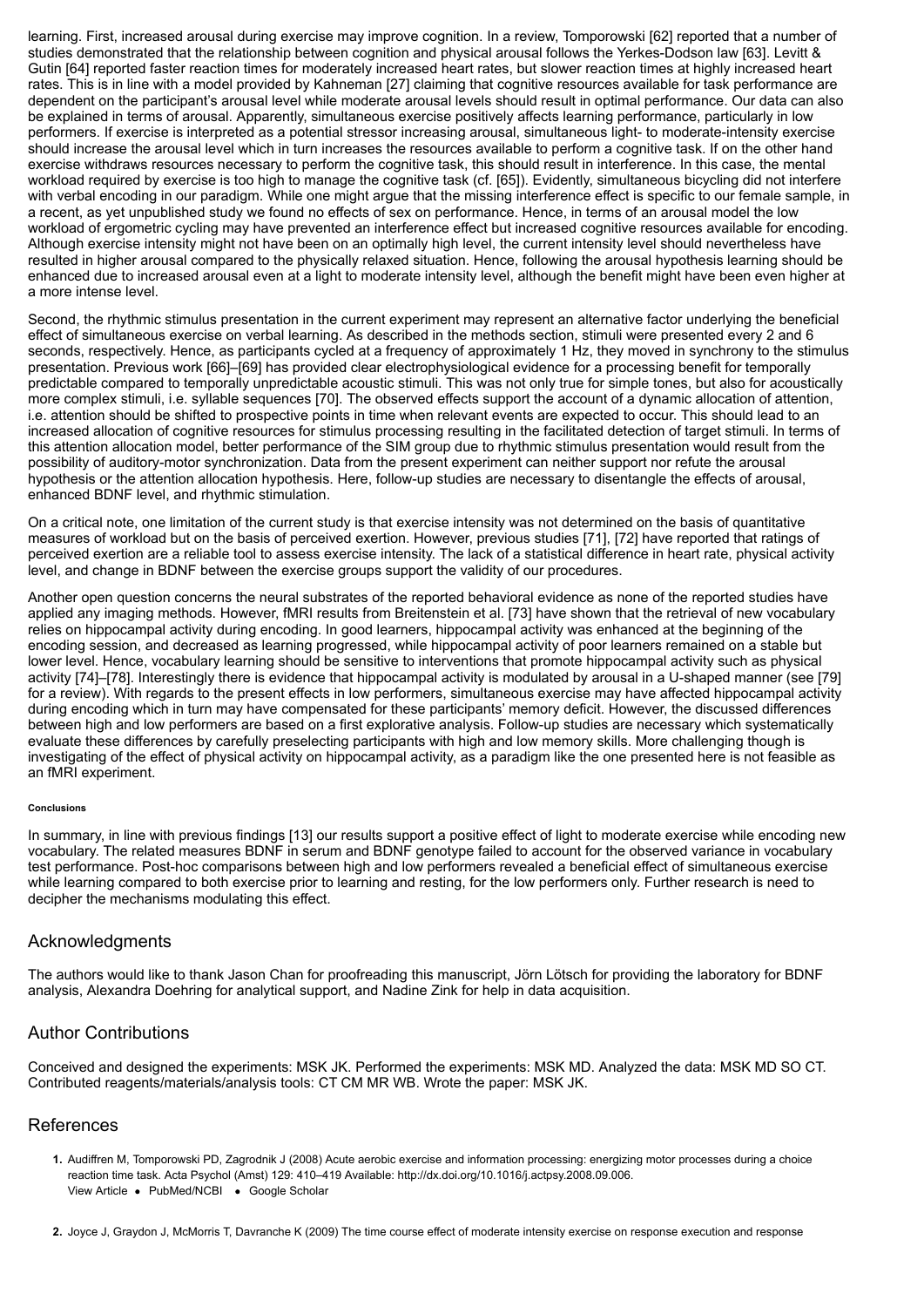[View Article](https://doi.org/http://dx.doi.org/10.1016/j.bandc.2009.03.004) • [PubMed/NCBI](http://www.ncbi.nlm.nih.gov/entrez/query.fcgi?db=PubMed&cmd=Search&doptcmdl=Citation&defaultField=Title+Word&term=Joyce%5Bauthor%5D+AND+The+time+course+effect+of+moderate+intensity+exercise+on+response+execution+and+response+inhibition) • [Google Scholar](http://scholar.google.com/scholar_lookup?title=The+time+course+effect+of+moderate+intensity+exercise+on+response+execution+and+response+inhibition&author=Joyce&publication_year=2009) inhibition. Brain Cogn 71: 14–19 Available: [http://dx.doi.org/10.1016/j.bandc.2009.03.004.](http://dx.doi.org/10.1016/j.bandc.2009.03.004)

- [View Article](https://doi.org/http://dx.doi.org/10.1016/j.physbeh.2010.12.007) · [PubMed/NCBI](http://www.ncbi.nlm.nih.gov/entrez/query.fcgi?db=PubMed&cmd=Search&doptcmdl=Citation&defaultField=Title+Word&term=McMorris%5Bauthor%5D+AND+Acute%2C+intermediate+intensity+exercise%2C+and+speed+and+accuracy+in+working+memory+tasks%3A+a+meta-analytical+comparison+of+effects) · [Google Scholar](http://scholar.google.com/scholar_lookup?title=Acute%2C+intermediate+intensity+exercise%2C+and+speed+and+accuracy+in+working+memory+tasks%3A+a+meta-analytical+comparison+of+effects&author=McMorris&publication_year=2011) **3.** McMorris T, Sproule J, Turner A, Hale BJ (2011) Acute, intermediate intensity exercise, and speed and accuracy in working memory tasks: a metaanalytical comparison of effects. Physiol Behav 102: 421–428 Available: [http://dx.doi.org/10.1016/j.physbeh.2010.12.007.](http://dx.doi.org/10.1016/j.physbeh.2010.12.007)
- [View Article](http://journals.plos.org/plosone/article?id=10.1371/journal.pone.0064172#) · [PubMed/NCBI](http://www.ncbi.nlm.nih.gov/entrez/query.fcgi?db=PubMed&cmd=Search&doptcmdl=Citation&defaultField=Title+Word&term=Chang%5Bauthor%5D+AND+Exploring+the+dose-response+relationship+between+resistance+exercise+intensity+and+cognitive+function) · [Google Scholar](http://scholar.google.com/scholar_lookup?title=Exploring+the+dose-response+relationship+between+resistance+exercise+intensity+and+cognitive+function&author=Chang&publication_year=2009) **4.** Chang Y, Etnier JL (2009) Exploring the dose-response relationship between resistance exercise intensity and cognitive function. J Sport Exerc Psychol 31: 640–656.
- [View Article](https://doi.org/http://dx.doi.org/10.1016/j.brainres.2012.02.068) [PubMed/NCBI](http://www.ncbi.nlm.nih.gov/entrez/query.fcgi?db=PubMed&cmd=Search&doptcmdl=Citation&defaultField=Title+Word&term=Chang%5Bauthor%5D+AND+The+effects+of+acute+exercise+on+cognitive+performance%3A+a+meta-analysis) [Google Scholar](http://scholar.google.com/scholar_lookup?title=The+effects+of+acute+exercise+on+cognitive+performance%3A+a+meta-analysis&author=Chang&publication_year=2012) **5.** Chang YK, Labban JD, Gapin JI, Etnier JL (2012) The effects of acute exercise on cognitive performance: a meta-analysis. Brain Res 1453: 87–101 Available: [http://dx.doi.org/10.1016/j.brainres.2012.02.068.](http://dx.doi.org/10.1016/j.brainres.2012.02.068)
- [View Article](https://doi.org/http://dx.doi.org/10.1055/s-2006-924027) [PubMed/NCBI](http://www.ncbi.nlm.nih.gov/entrez/query.fcgi?db=PubMed&cmd=Search&doptcmdl=Citation&defaultField=Title+Word&term=Netz%5Bauthor%5D+AND+The+effect+of+a+single+aerobic+training+session+on+cognitive+flexibility+in+late+middle-aged+adults) [Google Scholar](http://scholar.google.com/scholar_lookup?title=The+effect+of+a+single+aerobic+training+session+on+cognitive+flexibility+in+late+middle-aged+adults&author=Netz&publication_year=2007) **6.** Netz Y, Tomer R, Axelrad S, Argov E, Inbar O (2007) The effect of a single aerobic training session on cognitive flexibility in late middle-aged adults. Int J Sports Med 28: 82–87 Available: [http://dx.doi.org/10.1055/s-2006-924027.](http://dx.doi.org/10.1055/s-2006-924027)
- [View Article](https://doi.org/http://dx.doi.org/10.1249/MSS.0b013e3181907d69) · [PubMed/NCBI](http://www.ncbi.nlm.nih.gov/entrez/query.fcgi?db=PubMed&cmd=Search&doptcmdl=Citation&defaultField=Title+Word&term=Pontifex%5Bauthor%5D+AND+The+effect+of+acute+aerobic+and+resistance+exercise+on+working+memory) · [Google Scholar](http://scholar.google.com/scholar_lookup?title=The+effect+of+acute+aerobic+and+resistance+exercise+on+working+memory&author=Pontifex&publication_year=2009) **7.** Pontifex MB, Hillman CH, Fernhall B, Thompson KM, Valentini TA (2009) The effect of acute aerobic and resistance exercise on working memory. Med Sci Sports Exerc 41: 927–934 Available: [http://dx.doi.org/10.1249/MSS.0b013e3181907d69.](http://dx.doi.org/10.1249/MSS.0b013e3181907d69)
- [View Article](http://journals.plos.org/plosone/article?id=10.1371/journal.pone.0064172#) [PubMed/NCBI](http://www.ncbi.nlm.nih.gov/entrez/query.fcgi?db=PubMed&cmd=Search&doptcmdl=Citation&defaultField=Title+Word&term=Sibley%5Bauthor%5D+AND+Exercise+and+working+memory%3A+an+individual+differences+investigation) [Google Scholar](http://scholar.google.com/scholar_lookup?title=Exercise+and+working+memory%3A+an+individual+differences+investigation&author=Sibley&publication_year=2007) **8.** Sibley B, Beilock SL (2007) Exercise and working memory: an individual differences investigation. J Sport Exerc Psychol 29: 783–791.
- [View Article](https://doi.org/http://dx.doi.org/10.1016/j.nlm.2006.11.003) [PubMed/NCBI](http://www.ncbi.nlm.nih.gov/entrez/query.fcgi?db=PubMed&cmd=Search&doptcmdl=Citation&defaultField=Title+Word&term=Winter%5Bauthor%5D+AND+High+impact+running+improves+learning) [Google Scholar](http://scholar.google.com/scholar_lookup?title=High+impact+running+improves+learning&author=Winter&publication_year=2007) **9.** Winter B, Breitenstein C, Mooren FC, Voelker K, Fobker M, et al. (2007) High impact running improves learning. Neurobiol Learn Mem 87: 597–609 Available: <http://dx.doi.org/10.1016/j.nlm.2006.11.003>.
- [View Article](https://doi.org/http://dx.doi.org/10.1080/02640410701591417) · [PubMed/NCBI](http://www.ncbi.nlm.nih.gov/entrez/query.fcgi?db=PubMed&cmd=Search&doptcmdl=Citation&defaultField=Title+Word&term=Coles%5Bauthor%5D+AND+Effects+of+acute+exercise+on+executive+processing%2C+short-term+and+long-term+memory) · [Google Scholar](http://scholar.google.com/scholar_lookup?title=Effects+of+acute+exercise+on+executive+processing%2C+short-term+and+long-term+memory&author=Coles&publication_year=2008) **10.** Coles K, Tomporowski PD (2008) Effects of acute exercise on executive processing, short-term and long-term memory. J Sports Sci 26: 333–344 Available: <http://dx.doi.org/10.1080/02640410701591417>.
- [View Article](http://journals.plos.org/plosone/article?id=10.1371/journal.pone.0064172#) [PubMed/NCBI](http://www.ncbi.nlm.nih.gov/entrez/query.fcgi?db=PubMed&cmd=Search&doptcmdl=Citation&defaultField=Title+Word&term=Labban%5Bauthor%5D+AND+Effects+of+acute+exercise+on+long-term+memory) [Google Scholar](http://scholar.google.com/scholar_lookup?title=Effects+of+acute+exercise+on+long-term+memory&author=Labban&publication_year=2011) **11.** Labban JD, Etnier JL (2011) Effects of acute exercise on long-term memory. Res Q Exerc Sport 82: 712–721.
- [View Article](https://doi.org/10.1080/20445911.2011.532207) . [PubMed/NCBI](http://www.ncbi.nlm.nih.gov/entrez/query.fcgi?db=PubMed&cmd=Search&doptcmdl=Citation&defaultField=Title+Word&term=Salas%5Bauthor%5D+AND+Walking+before+study+enhances+free+recall+but+not+judgement-of-learning+magnitude) . [Google Scholar](http://scholar.google.com/scholar_lookup?title=Walking+before+study+enhances+free+recall+but+not+judgement-of-learning+magnitude&author=Salas&publication_year=2011) **12.** Salas CR, Minakata K, Kelemen WL (2011) Walking before study enhances free recall but not judgement-of-learning magnitude. Journal of Cognitive Psychology 23: 507–513 .
- [View Article](https://doi.org/http://dx.doi.org/10.1016/j.neulet.2010.06.089) · [PubMed/NCBI](http://www.ncbi.nlm.nih.gov/entrez/query.fcgi?db=PubMed&cmd=Search&doptcmdl=Citation&defaultField=Title+Word&term=Schmidt-Kassow%5Bauthor%5D+AND+Exercising+during+learning+improves+vocabulary+acquisition%3A+behavioral+and+ERP+evidence) · [Google Scholar](http://scholar.google.com/scholar_lookup?title=Exercising+during+learning+improves+vocabulary+acquisition%3A+behavioral+and+ERP+evidence&author=Schmidt-Kassow&publication_year=2010) **13.** Schmidt-Kassow M, Kulka A, Gunter TC, Rothermich K, Kotz SA (2010) Exercising during learning improves vocabulary acquisition: behavioral and ERP evidence. Neurosci Lett 482: 40–44 Available: [http://dx.doi.org/10.1016/j.neulet.2010.06.089.](http://dx.doi.org/10.1016/j.neulet.2010.06.089)
- [View Article](https://doi.org/http://dx.doi.org/10.1016/j.physbeh.2011.06.005) · [PubMed/NCBI](http://www.ncbi.nlm.nih.gov/entrez/query.fcgi?db=PubMed&cmd=Search&doptcmdl=Citation&defaultField=Title+Word&term=Griffin%5Bauthor%5D+AND+Aerobic+exercise+improves+hippocampal+function+and+increases+BDNF+in+the+serum+of+young+adult+males) · [Google Scholar](http://scholar.google.com/scholar_lookup?title=Aerobic+exercise+improves+hippocampal+function+and+increases+BDNF+in+the+serum+of+young+adult+males&author=Griffin&publication_year=2011) **14.** Griffin EW, Mullally S, Foley C, Warmington SA, O'Mara SM, et al. (2011) Aerobic exercise improves hippocampal function and increases BDNF in the serum of young adult males. Physiol Behav 104: 934–941 Available: <http://dx.doi.org/10.1016/j.physbeh.2011.06.005>.
- **15.** Bekinschtein P, Oomen CA, Saksida LM, Bussey TJ (2011) Effects of environmental enrichment and voluntary exercise on neurogenesis, learning and memory, and pattern separation: BDNF as a critical variable? Semin Cell Dev Biol. Available: <http://dx.doi.org/10.1016/j.semcdb.2011.07.002>.
- **16.** Laing K, Mitchell D, Wersching H, Czira M, Berger K, et al.. (2011) Brain-derived neurotrophic factor (BDNF) gene: a gender-specific role in cognitive function during normal cognitive aging of the MEMO-Study? AGE: 1–12. Available:<http://dx.doi.org/10.1007/s11357-011-9275-8>.
- [View Article](http://journals.plos.org/plosone/article?id=10.1371/journal.pone.0064172#) · [PubMed/NCBI](http://www.ncbi.nlm.nih.gov/entrez/query.fcgi?db=PubMed&cmd=Search&doptcmdl=Citation&defaultField=Title+Word&term=Cotman%5Bauthor%5D+AND+Exercise%3A+a+behavioral+intervention+to+enhance+brain+health+and+plasticity) · [Google Scholar](http://scholar.google.com/scholar_lookup?title=Exercise%3A+a+behavioral+intervention+to+enhance+brain+health+and+plasticity&author=Cotman&publication_year=2002) **17.** Cotman CW, Berchtold NC (2002) Exercise: a behavioral intervention to enhance brain health and plasticity. Trends Neurosci 25: 295–301.
- [View Article](https://doi.org/http://dx.doi.org/10.1152/ajpregu.00525.2009) · [PubMed/NCBI](http://www.ncbi.nlm.nih.gov/entrez/query.fcgi?db=PubMed&cmd=Search&doptcmdl=Citation&defaultField=Title+Word&term=Seifert%5Bauthor%5D+AND+Endurance+training+enhances+BDNF+release+from+the+human+brain) · [Google Scholar](http://scholar.google.com/scholar_lookup?title=Endurance+training+enhances+BDNF+release+from+the+human+brain&author=Seifert&publication_year=2010) **18.** Seifert T, Brassard P, Wissenberg M, Rasmussen P, Nordby P, et al. (2010) Endurance training enhances BDNF release from the human brain. Am J Physiol Regul Integr Comp Physiol 298: R372–R377 Available: [http://dx.doi.org/10.1152/ajpregu.00525.2009.](http://dx.doi.org/10.1152/ajpregu.00525.2009)
- [View Article](http://journals.plos.org/plosone/article?id=10.1371/journal.pone.0064172#) · [PubMed/NCBI](http://www.ncbi.nlm.nih.gov/entrez/query.fcgi?db=PubMed&cmd=Search&doptcmdl=Citation&defaultField=Title+Word&term=Hariri%5Bauthor%5D+AND+Brain-derived+neurotrophic+factor+val66met+polymorphism+affects+human+memory-related+hippocampal+activity+and+predicts+memory+performance) · [Google Scholar](http://scholar.google.com/scholar_lookup?title=Brain-derived+neurotrophic+factor+val66met+polymorphism+affects+human+memory-related+hippocampal+activity+and+predicts+memory+performance&author=Hariri&publication_year=2003) **19.** Hariri AR, Goldberg TE, Mattay VS, Kolachana BS, Callicott JH, et al. (2003) Brain-derived neurotrophic factor val66met polymorphism affects human memory-related hippocampal activity and predicts memory performance. J Neurosci 23: 6690–6694.
- **20.** Pan W, Banks WA, Fasold MB, Bluth J, Kastin AJ (1998) Transport of brain-derived neurotrophic factor across the blood-brain barrier.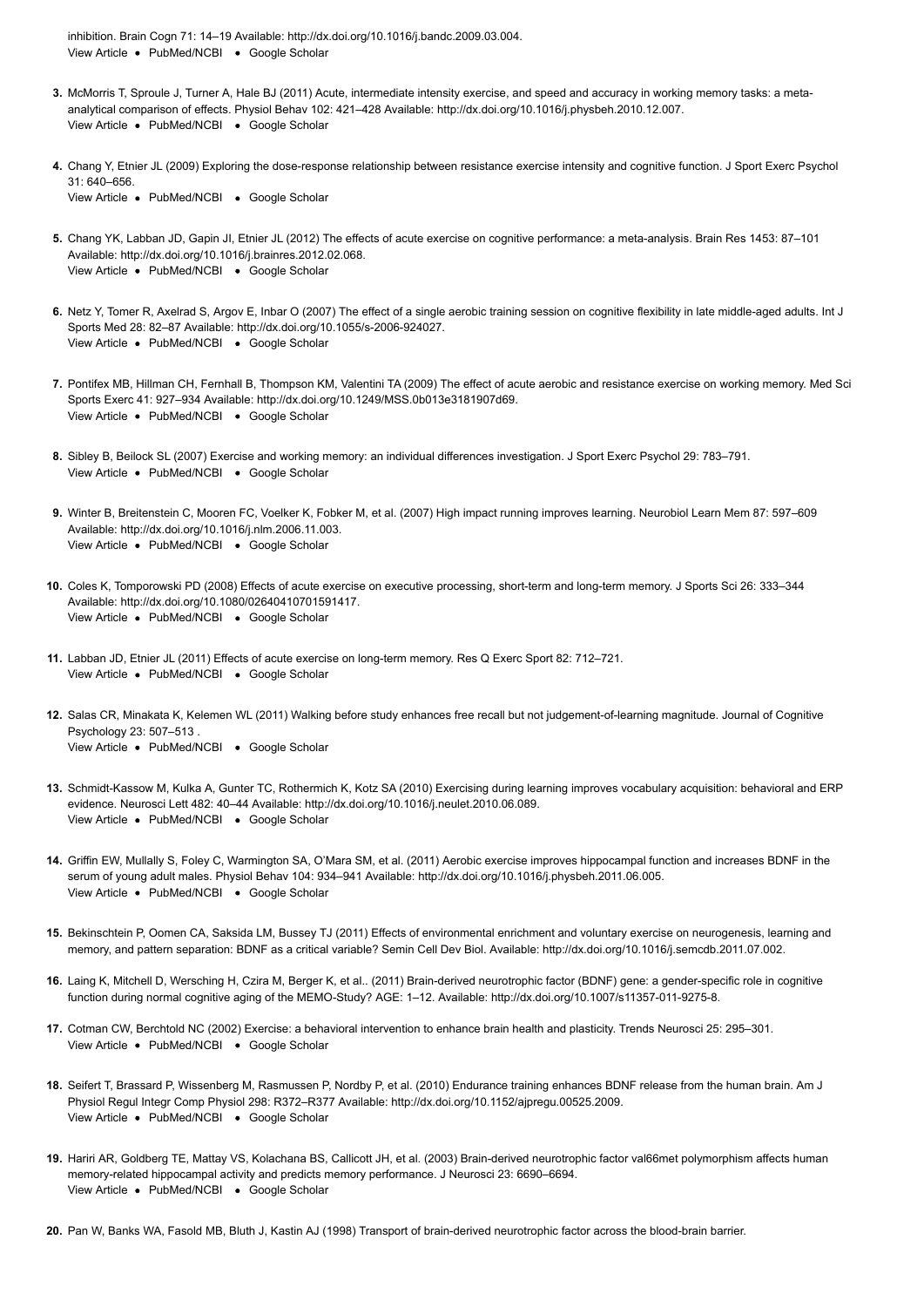[View Article](http://journals.plos.org/plosone/article?id=10.1371/journal.pone.0064172#) • [PubMed/NCBI](http://www.ncbi.nlm.nih.gov/entrez/query.fcgi?db=PubMed&cmd=Search&doptcmdl=Citation&defaultField=Title+Word&term=Pan%5Bauthor%5D+AND+Transport+of+brain-derived+neurotrophic+factor+across+the+blood-brain+barrier) • [Google Scholar](http://scholar.google.com/scholar_lookup?title=Transport+of+brain-derived+neurotrophic+factor+across+the+blood-brain+barrier&author=Pan&publication_year=1998) Neuropharmacology 37: 1553–1561.

- [View Article](https://doi.org/http://dx.doi.org/10.1249/mss.0b013e31802f04c7) · [PubMed/NCBI](http://www.ncbi.nlm.nih.gov/entrez/query.fcgi?db=PubMed&cmd=Search&doptcmdl=Citation&defaultField=Title+Word&term=Ferris%5Bauthor%5D+AND+The+effect+of+acute+exercise+on+serum+brain-derived+neurotrophic+factor+levels+and+cognitive+function) · [Google Scholar](http://scholar.google.com/scholar_lookup?title=The+effect+of+acute+exercise+on+serum+brain-derived+neurotrophic+factor+levels+and+cognitive+function&author=Ferris&publication_year=2007) **21.** Ferris LT, Williams JS, Shen C (2007) The effect of acute exercise on serum brain-derived neurotrophic factor levels and cognitive function. Med Sci Sports Exerc 39: 728–734 Available: [http://dx.doi.org/10.1249/mss.0b013e31802f04c7.](http://dx.doi.org/10.1249/mss.0b013e31802f04c7)
- [View Article](http://journals.plos.org/plosone/article?id=10.1371/journal.pone.0064172#) [PubMed/NCBI](http://www.ncbi.nlm.nih.gov/entrez/query.fcgi?db=PubMed&cmd=Search&doptcmdl=Citation&defaultField=Title+Word&term=Gold%5Bauthor%5D+AND+Basal+serum+levels+and+reactivity+of+nerve+growth+factor+and+brain-derived+neurotrophic+factor+to+standardized+acute+exercise+in+multiple+sclerosis+and+controls) [Google Scholar](http://scholar.google.com/scholar_lookup?title=Basal+serum+levels+and+reactivity+of+nerve+growth+factor+and+brain-derived+neurotrophic+factor+to+standardized+acute+exercise+in+multiple+sclerosis+and+controls&author=Gold&publication_year=2003) **22.** Gold SM, Schulz K-H, Hartmann S, Mladek M, Lang UE, et al. (2003) Basal serum levels and reactivity of nerve growth factor and brain-derived neurotrophic factor to standardized acute exercise in multiple sclerosis and controls. J Neuroimmunol 138: 99–105.
- [View Article](https://doi.org/http://dx.doi.org/10.1016/j.psychres.2008.06.030) [PubMed/NCBI](http://www.ncbi.nlm.nih.gov/entrez/query.fcgi?db=PubMed&cmd=Search&doptcmdl=Citation&defaultField=Title+Word&term=Gustafsson%5Bauthor%5D+AND+The+acute+response+of+plasma+brain-derived+neurotrophic+factor+as+a+result+of+exercise+in+major+depressive+disorder) [Google Scholar](http://scholar.google.com/scholar_lookup?title=The+acute+response+of+plasma+brain-derived+neurotrophic+factor+as+a+result+of+exercise+in+major+depressive+disorder&author=Gustafsson&publication_year=2009) **23.** Gustafsson G, Lira CM, Johansson J, Wisen A, Wohlfart B, et al. (2009) The acute response of plasma brain-derived neurotrophic factor as a result of exercise in major depressive disorder. Psychiatry Res 169: 244–248 Available:<http://dx.doi.org/10.1016/j.psychres.2008.06.030>.
- [View Article](http://journals.plos.org/plosone/article?id=10.1371/journal.pone.0064172#) . [PubMed/NCBI](http://www.ncbi.nlm.nih.gov/entrez/query.fcgi?db=PubMed&cmd=Search&doptcmdl=Citation&defaultField=Title+Word&term=Schmidt-Kassow%5Bauthor%5D+AND+Kinetics+of+serum+brain-derived+neurotrophic+factor+following+low-intensity+versus+high-intensity+exercise+in+men+and+women) . [Google Scholar](http://scholar.google.com/scholar_lookup?title=Kinetics+of+serum+brain-derived+neurotrophic+factor+following+low-intensity+versus+high-intensity+exercise+in+men+and+women&author=Schmidt-Kassow&publication_year=2012) **24.** Schmidt-Kassow M, Schaedle S, Otterbein S, Thiel C, Doehring A, et al. (2012) Kinetics of serum brain-derived neurotrophic factor following low-intensity versus high-intensity exercise in men and women. Neuroreport 23: 889–893.
- [View Article](https://doi.org/http://dx.doi.org/10.1016/j.neulet.2007.11.019) [PubMed/NCBI](http://www.ncbi.nlm.nih.gov/entrez/query.fcgi?db=PubMed&cmd=Search&doptcmdl=Citation&defaultField=Title+Word&term=Tang%5Bauthor%5D+AND+Influence+of+exercise+on+serum+brain-derived+neurotrophic+factor+concentrations+in+healthy+human+subjects) [Google Scholar](http://scholar.google.com/scholar_lookup?title=Influence+of+exercise+on+serum+brain-derived+neurotrophic+factor+concentrations+in+healthy+human+subjects&author=Tang&publication_year=2008) **25.** Tang SW, Chu E, Hui T, Helmeste D, Law C (2008) Influence of exercise on serum brain-derived neurotrophic factor concentrations in healthy human subjects. Neurosci Lett 431: 62–65 Available: [http://dx.doi.org/10.1016/j.neulet.2007.11.019.](http://dx.doi.org/10.1016/j.neulet.2007.11.019)
- [View Article](https://doi.org/http://dx.doi.org/10.1016/j.pbb.2007.11.007) [PubMed/NCBI](http://www.ncbi.nlm.nih.gov/entrez/query.fcgi?db=PubMed&cmd=Search&doptcmdl=Citation&defaultField=Title+Word&term=McMorris%5Bauthor%5D+AND+A+test+of+the+catecholamines+hypothesis+for+an+acute+exercise-cognition+interaction) [Google Scholar](http://scholar.google.com/scholar_lookup?title=A+test+of+the+catecholamines+hypothesis+for+an+acute+exercise-cognition+interaction&author=McMorris&publication_year=2008) **26.** McMorris T, Collard K, Corbett J, Dicks M, Swain JP (2008) A test of the catecholamines hypothesis for an acute exercise-cognition interaction. Pharmacol Biochem Behav 89: 106–115 Available:<http://dx.doi.org/10.1016/j.pbb.2007.11.007>.
- **27.** Kahneman D (1973) Attention and effort. Englewood Cliffs, NJ: Prentice-Hall.
- [View Article](https://doi.org/http://dx.doi.org/10.1038/22682) [PubMed/NCBI](http://www.ncbi.nlm.nih.gov/entrez/query.fcgi?db=PubMed&cmd=Search&doptcmdl=Citation&defaultField=Title+Word&term=Kramer%5Bauthor%5D+AND+Ageing%2C+fitness+and+neurocognitive+function) [Google Scholar](http://scholar.google.com/scholar_lookup?title=Ageing%2C+fitness+and+neurocognitive+function&author=Kramer&publication_year=1999) **28.** Kramer AF, Hahn S, Cohen NJ, Banich MT, McAuley E, et al. (1999) Ageing, fitness and neurocognitive function. Nature 400: 418–419 Available: <http://dx.doi.org/10.1038/22682>.
- [View Article](https://doi.org/http://dx.doi.org/10.1523/JNEUROSCI.0348-04.2004) [PubMed/NCBI](http://www.ncbi.nlm.nih.gov/entrez/query.fcgi?db=PubMed&cmd=Search&doptcmdl=Citation&defaultField=Title+Word&term=Chen%5Bauthor%5D+AND+Variant+brain-derived+neurotrophic+factor+%28BDNF%29+%28Met66%29+alters+the+intracellular+trafficking+and+activity-dependent+secretion+of+wild-type+BDNF+in+neurosecretory+cells+and+cortical+neurons) [Google Scholar](http://scholar.google.com/scholar_lookup?title=Variant+brain-derived+neurotrophic+factor+%28BDNF%29+%28Met66%29+alters+the+intracellular+trafficking+and+activity-dependent+secretion+of+wild-type+BDNF+in+neurosecretory+cells+and+cortical+neurons&author=Chen&publication_year=2004) **29.** Chen Z-Y, Patel PD, Sant G, Meng C, Teng KK, et al. (2004) Variant brain-derived neurotrophic factor (BDNF) (Met66) alters the intracellular trafficking and activity-dependent secretion of wild-type BDNF in neurosecretory cells and cortical neurons. J Neurosci 24: 4401–4411 Available: [http://dx.doi.org/10.1523/JNEUROSCI.0348-04.2004.](http://dx.doi.org/10.1523/JNEUROSCI.0348-04.2004)
- [View Article](http://journals.plos.org/plosone/article?id=10.1371/journal.pone.0064172#) · [PubMed/NCBI](http://www.ncbi.nlm.nih.gov/entrez/query.fcgi?db=PubMed&cmd=Search&doptcmdl=Citation&defaultField=Title+Word&term=Egan%5Bauthor%5D+AND+The+BDNF+val66met+polymorphism+affects+activity-dependent+secretion+of+BDNF+and+human+memory+and+hippocampal+function) · [Google Scholar](http://scholar.google.com/scholar_lookup?title=The+BDNF+val66met+polymorphism+affects+activity-dependent+secretion+of+BDNF+and+human+memory+and+hippocampal+function&author=Egan&publication_year=2003) **30.** Egan MF, Kojima M, Callicott JH, Goldberg TE, Kolachana BS, et al. (2003) The BDNF val66met polymorphism affects activity-dependent secretion of BDNF and human memory and hippocampal function. Cell 112: 257–269.
- [View Article](https://doi.org/http://dx.doi.org/10.1016/j.brainresbull.2009.06.022) [PubMed/NCBI](http://www.ncbi.nlm.nih.gov/entrez/query.fcgi?db=PubMed&cmd=Search&doptcmdl=Citation&defaultField=Title+Word&term=Ozan%5Bauthor%5D+AND+The+effect+of+depression%2C+BDNF+gene+val66met+polymorphism+and+gender+on+serum+BDNF+levels) [Google Scholar](http://scholar.google.com/scholar_lookup?title=The+effect+of+depression%2C+BDNF+gene+val66met+polymorphism+and+gender+on+serum+BDNF+levels&author=Ozan&publication_year=2010) **31.** Ozan E, Okur H, Eker C, Eker OD, Gonul AS, et al. (2010) The effect of depression, BDNF gene val66met polymorphism and gender on serum BDNF levels. Brain Res Bull 81: 61–65 Available:<http://dx.doi.org/10.1016/j.brainresbull.2009.06.022>.
- [View Article](https://doi.org/http://dx.doi.org/10.1002/ajmg.b.20118) . [PubMed/NCBI](http://www.ncbi.nlm.nih.gov/entrez/query.fcgi?db=PubMed&cmd=Search&doptcmdl=Citation&defaultField=Title+Word&term=Shimizu%5Bauthor%5D+AND+Ethnic+difference+of+the+BDNF+196G%2FA+%28val66met%29+polymorphism+frequencies%3A+the+possibility+to+explain+ethnic+mental+traits) . [Google Scholar](http://scholar.google.com/scholar_lookup?title=Ethnic+difference+of+the+BDNF+196G%2FA+%28val66met%29+polymorphism+frequencies%3A+the+possibility+to+explain+ethnic+mental+traits&author=Shimizu&publication_year=2004) **32.** Shimizu E, Hashimoto K, Iyo M (2004) Ethnic difference of the BDNF 196G/A (val66met) polymorphism frequencies: the possibility to explain ethnic mental traits. Am J Med Genet B Neuropsychiatr Genet 126B: 122–123 Available: <http://dx.doi.org/10.1002/ajmg.b.20118>.
- [View Article](https://doi.org/http://dx.doi.org/10.1016/j.neuroscience.2012.04.056) [PubMed/NCBI](http://www.ncbi.nlm.nih.gov/entrez/query.fcgi?db=PubMed&cmd=Search&doptcmdl=Citation&defaultField=Title+Word&term=Hopkins%5Bauthor%5D+AND+Differential+effects+of+acute+and+regular+physical+exercise+on+cognition+and+affect) [Google Scholar](http://scholar.google.com/scholar_lookup?title=Differential+effects+of+acute+and+regular+physical+exercise+on+cognition+and+affect&author=Hopkins&publication_year=2012) **33.** Hopkins ME, Davis FC, Vantieghem MR, Whalen PJ, Bucci DJ (2012) Differential effects of acute and regular physical exercise on cognition and affect. Neuroscience 215: 59–68 Available: [http://dx.doi.org/10.1016/j.neuroscience.2012.04.056.](http://dx.doi.org/10.1016/j.neuroscience.2012.04.056)
- [View Article](https://doi.org/http://dx.doi.org/10.1111/j.1601-183X.2007.00363.x) · [PubMed/NCBI](http://www.ncbi.nlm.nih.gov/entrez/query.fcgi?db=PubMed&cmd=Search&doptcmdl=Citation&defaultField=Title+Word&term=Miyajima%5Bauthor%5D+AND+Brain-derived+neurotrophic+factor+polymorphism+Val66Met+influences+cognitive+abilities+in+the+elderly) · [Google Scholar](http://scholar.google.com/scholar_lookup?title=Brain-derived+neurotrophic+factor+polymorphism+Val66Met+influences+cognitive+abilities+in+the+elderly&author=Miyajima&publication_year=2008) **34.** Miyajima F, Ollier W, Mayes A, Jackson A, Thacker N, et al. (2008) Brain-derived neurotrophic factor polymorphism Val66Met influences cognitive abilities in the elderly. Genes Brain Behav 7: 411–417 Available: [http://dx.doi.org/10.1111/j.1601-183X.2007.00363.x.](http://dx.doi.org/10.1111/j.1601-183X.2007.00363.x)
- [View Article](https://doi.org/http://dx.doi.org/10.1002/hipo.20809) · [PubMed/NCBI](http://www.ncbi.nlm.nih.gov/entrez/query.fcgi?db=PubMed&cmd=Search&doptcmdl=Citation&defaultField=Title+Word&term=Dennis%5Bauthor%5D+AND+Brain-derived+neurotrophic+factor+val66met+polymorphism+and+hippocampal+activation+during+episodic+encoding+and+retrieval+tasks) · [Google Scholar](http://scholar.google.com/scholar_lookup?title=Brain-derived+neurotrophic+factor+val66met+polymorphism+and+hippocampal+activation+during+episodic+encoding+and+retrieval+tasks&author=Dennis&publication_year=2011) **35.** Dennis NA, Cabeza R, Need AC, Waters-Metenier S, Goldstein DB, et al. (2011) Brain-derived neurotrophic factor val66met polymorphism and hippocampal activation during episodic encoding and retrieval tasks. Hippocampus 21: 980–989 Available: <http://dx.doi.org/10.1002/hipo.20809>.
- [View Article](https://doi.org/http://dx.doi.org/10.1111/j.1601-183X.2011.00738.x) · [PubMed/NCBI](http://www.ncbi.nlm.nih.gov/entrez/query.fcgi?db=PubMed&cmd=Search&doptcmdl=Citation&defaultField=Title+Word&term=Mandelman%5Bauthor%5D+AND+BDNF+Val66Met+and+cognition%3A+all%2C+none%2C+or+some%3F+A+meta-analysis+of+the+genetic+association) · [Google Scholar](http://scholar.google.com/scholar_lookup?title=BDNF+Val66Met+and+cognition%3A+all%2C+none%2C+or+some%3F+A+meta-analysis+of+the+genetic+association&author=Mandelman&publication_year=2012) **36.** Mandelman SD, Grigorenko EL (2012) BDNF Val66Met and cognition: all, none, or some? A meta-analysis of the genetic association. Genes Brain Behav 11: 127–136 Available: <http://dx.doi.org/10.1111/j.1601-183X.2011.00738.x>.

**37.** Montag C, Weber B, Fliessbach K, Elger C, Reuter M (2009) The BDNF Val66Met polymorphism impacts parahippocampal and amygdala volume in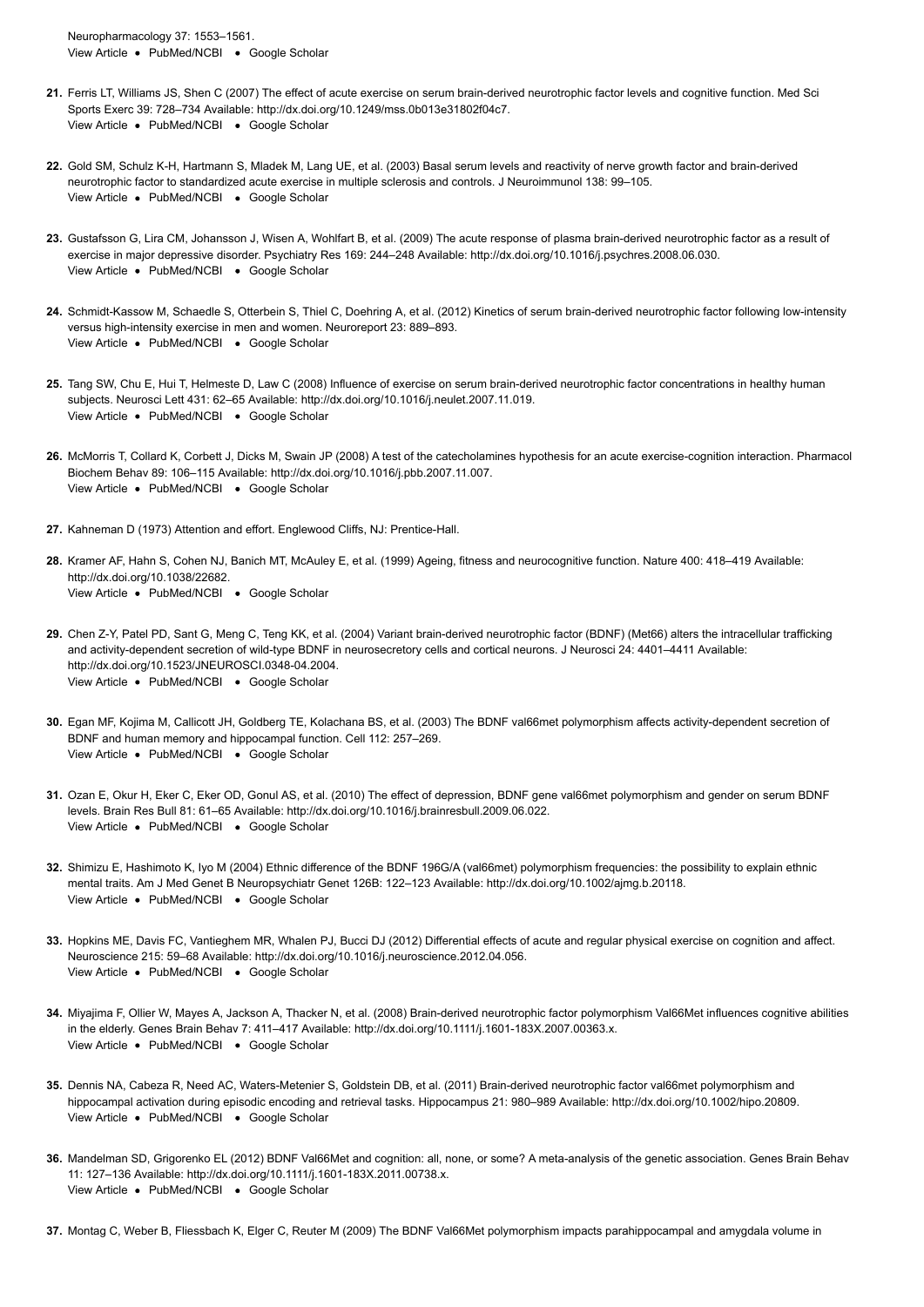[View Article](https://doi.org/http://dx.doi.org/10.1017/S0033291709005509) • [PubMed/NCBI](http://www.ncbi.nlm.nih.gov/entrez/query.fcgi?db=PubMed&cmd=Search&doptcmdl=Citation&defaultField=Title+Word&term=Montag%5Bauthor%5D+AND+The+BDNF+Val66Met+polymorphism+impacts+parahippocampal+and+amygdala+volume+in+healthy+humans%3A+incremental+support+for+a+genetic+risk+factor+for+depression) • [Google Scholar](http://scholar.google.com/scholar_lookup?title=The+BDNF+Val66Met+polymorphism+impacts+parahippocampal+and+amygdala+volume+in+healthy+humans%3A+incremental+support+for+a+genetic+risk+factor+for+depression&author=Montag&publication_year=2009) healthy humans: incremental support for a genetic risk factor for depression. Psychol Med 39: 1831–1839 Available: [http://dx.doi.org/10.1017/S0033291709005509.](http://dx.doi.org/10.1017/S0033291709005509)

- [View Article](https://doi.org/http://dx.doi.org/10.1523/JNEUROSCI.2680-04.2004) [PubMed/NCBI](http://www.ncbi.nlm.nih.gov/entrez/query.fcgi?db=PubMed&cmd=Search&doptcmdl=Citation&defaultField=Title+Word&term=Pezawas%5Bauthor%5D+AND+The+brain-derived+neurotrophic+factor+val66met+polymorphism+and+variation+in+human+cortical+morphology) [Google Scholar](http://scholar.google.com/scholar_lookup?title=The+brain-derived+neurotrophic+factor+val66met+polymorphism+and+variation+in+human+cortical+morphology&author=Pezawas&publication_year=2004) **38.** Pezawas L, Verchinski BA, Mattay VS, Callicott JH, Kolachana BS, et al. (2004) The brain-derived neurotrophic factor val66met polymorphism and variation in human cortical morphology. J Neurosci 24: 10099–10102 Available:<http://dx.doi.org/10.1523/JNEUROSCI.2680-04.2004>.
- [View Article](https://doi.org/http://dx.doi.org/10.1038/35044558) · [PubMed/NCBI](http://www.ncbi.nlm.nih.gov/entrez/query.fcgi?db=PubMed&cmd=Search&doptcmdl=Citation&defaultField=Title+Word&term=Praag+H%5Bauthor%5D+AND+Neural+consequences+of+environmental+enrichment) · [Google Scholar](http://scholar.google.com/scholar_lookup?title=Neural+consequences+of+environmental+enrichment&author=Praag+H&publication_year=2000) **39.** Praag H van, Kempermann G, Gage FH (2000) Neural consequences of environmental enrichment. Nat Rev Neurosci 1: 191–198 Available: [http://dx.doi.org/10.1038/35044558.](http://dx.doi.org/10.1038/35044558)
- [View Article](http://journals.plos.org/plosone/article?id=10.1371/journal.pone.0064172#) [PubMed/NCBI](http://www.ncbi.nlm.nih.gov/entrez/query.fcgi?db=PubMed&cmd=Search&doptcmdl=Citation&defaultField=Title+Word&term=Oldfield%5Bauthor%5D+AND+The+assessment+and+analysis+of+handedness%3A+the+Edinburgh+inventory) [Google Scholar](http://scholar.google.com/scholar_lookup?title=The+assessment+and+analysis+of+handedness%3A+the+Edinburgh+inventory&author=Oldfield&publication_year=1971) **40.** Oldfield RC (1971) The assessment and analysis of handedness: the Edinburgh inventory. Neuropsychologia 9: 97–113.
- [View Article](http://journals.plos.org/plosone/article?id=10.1371/journal.pone.0064172#) . [PubMed/NCBI](http://www.ncbi.nlm.nih.gov/entrez/query.fcgi?db=PubMed&cmd=Search&doptcmdl=Citation&defaultField=Title+Word&term=Frey%5Bauthor%5D+AND+Freiburger+Fragebogen+zur+koerperlichen+Aktivitaet-Entwicklung%2C+Pruefung+und+Anwendung) . [Google Scholar](http://scholar.google.com/scholar_lookup?title=Freiburger+Fragebogen+zur+koerperlichen+Aktivitaet-Entwicklung%2C+Pruefung+und+Anwendung&author=Frey&publication_year=1999) **41.** Frey I, Berg A, Grathwohl D, Keul J (1999) Freiburger Fragebogen zur koerperlichen Aktivitaet-Entwicklung, Pruefung und Anwendung. Sozial- und Praeventivmedizin 44 (2): 55–64.
- [View Article](http://journals.plos.org/plosone/article?id=10.1371/journal.pone.0064172#) [PubMed/NCBI](http://www.ncbi.nlm.nih.gov/entrez/query.fcgi?db=PubMed&cmd=Search&doptcmdl=Citation&defaultField=Title+Word&term=Besson%5Bauthor%5D+AND+Influence+of+musical+expertise+and+musical+training+on+pitch+processing+in+music+and+language) [Google Scholar](http://scholar.google.com/scholar_lookup?title=Influence+of+musical+expertise+and+musical+training+on+pitch+processing+in+music+and+language&author=Besson&publication_year=2007) **42.** Besson M, Schoen D, Moreno S, Santos A, Magne C (2007) Influence of musical expertise and musical training on pitch processing in music and language. Restor Neurol Neurosci 25: 399–410.
- [View Article](https://doi.org/http://dx.doi.org/10.1162/jocn_a_00088) [PubMed/NCBI](http://www.ncbi.nlm.nih.gov/entrez/query.fcgi?db=PubMed&cmd=Search&doptcmdl=Citation&defaultField=Title+Word&term=Chobert%5Bauthor%5D+AND+Enhanced+passive+and+active+processing+of+syllables+in+musician+children) [Google Scholar](http://scholar.google.com/scholar_lookup?title=Enhanced+passive+and+active+processing+of+syllables+in+musician+children&author=Chobert&publication_year=2011) **43.** Chobert J, Marie C, Francois C, Schoen D, Besson M (2011) Enhanced passive and active processing of syllables in musician children. J Cogn Neurosci 23: 3874–3887 Available: [http://dx.doi.org/10.1162/jocn\\_a\\_00088.](http://dx.doi.org/10.1162/jocn_a_00088)
- [View Article](https://doi.org/http://dx.doi.org/10.1093/cercor/bhr022) · [PubMed/NCBI](http://www.ncbi.nlm.nih.gov/entrez/query.fcgi?db=PubMed&cmd=Search&doptcmdl=Citation&defaultField=Title+Word&term=Francois%5Bauthor%5D+AND+Musical+expertise+boosts+implicit+learning+of+both+musical+and+linguistic+structures) · [Google Scholar](http://scholar.google.com/scholar_lookup?title=Musical+expertise+boosts+implicit+learning+of+both+musical+and+linguistic+structures&author=Francois&publication_year=2011) **44.** Francois C, Schoen D (2011) Musical expertise boosts implicit learning of both musical and linguistic structures. Cereb Cortex 21: 2357–2365 Available: [http://dx.doi.org/10.1093/cercor/bhr022.](http://dx.doi.org/10.1093/cercor/bhr022)
- [View Article](https://doi.org/http://dx.doi.org/10.2165/11534530-000000000-00000) · [PubMed/NCBI](http://www.ncbi.nlm.nih.gov/entrez/query.fcgi?db=PubMed&cmd=Search&doptcmdl=Citation&defaultField=Title+Word&term=Knaepen%5Bauthor%5D+AND+Neuroplasticity+-+exercise-induced+response+of+peripheral+brain-derived+neurotrophic+factor%3A+a+systematic+review+of+experimental+studies+in+human+subjects) · [Google Scholar](http://scholar.google.com/scholar_lookup?title=Neuroplasticity+-+exercise-induced+response+of+peripheral+brain-derived+neurotrophic+factor%3A+a+systematic+review+of+experimental+studies+in+human+subjects&author=Knaepen&publication_year=2010) **45.** Knaepen K, Goekint M, Heyman EM, Meeusen R (2010) Neuroplasticity - exercise-induced response of peripheral brain-derived neurotrophic factor: a systematic review of experimental studies in human subjects. Sports Med 40: 765–801 Available: <http://dx.doi.org/10.2165/11534530-000000000-00000>.
- [View Article](http://journals.plos.org/plosone/article?id=10.1371/journal.pone.0064172#) · [PubMed/NCBI](http://www.ncbi.nlm.nih.gov/entrez/query.fcgi?db=PubMed&cmd=Search&doptcmdl=Citation&defaultField=Title+Word&term=Grant%5Bauthor%5D+AND+A+comparison+of+the+reproducibility+and+the+sensitivity+to+change+of+visual+analogue+scales%2C+Borg+scales%2C+and+Likert+scales+in+normal+subjects+during+submaximal+exercise) · [Google Scholar](http://scholar.google.com/scholar_lookup?title=A+comparison+of+the+reproducibility+and+the+sensitivity+to+change+of+visual+analogue+scales%2C+Borg+scales%2C+and+Likert+scales+in+normal+subjects+during+submaximal+exercise&author=Grant&publication_year=1999) **46.** Grant S, Aitchison T, Henderson E, Christie J, Zare S, et al. (1999) A comparison of the reproducibility and the sensitivity to change of visual analogue scales, Borg scales, and Likert scales in normal subjects during submaximal exercise. Chest 116: 1208–1217.
- [View Article](http://journals.plos.org/plosone/article?id=10.1371/journal.pone.0064172#) · [PubMed/NCBI](http://www.ncbi.nlm.nih.gov/entrez/query.fcgi?db=PubMed&cmd=Search&doptcmdl=Citation&defaultField=Title+Word&term=Farazdaghi%5Bauthor%5D+AND+Reference+values+for+the+physical+work+capacity+on+a+bicycle+ergometer+for+women+between+20+and+80+years+of+age) · [Google Scholar](http://scholar.google.com/scholar_lookup?title=Reference+values+for+the+physical+work+capacity+on+a+bicycle+ergometer+for+women+between+20+and+80+years+of+age&author=Farazdaghi&publication_year=2001) **47.** Farazdaghi GR, Wohlfart B (2001) Reference values for the physical work capacity on a bicycle ergometer for women between 20 and 80 years of age. Clin Physiol 21: 682–687.
- [View Article](http://journals.plos.org/plosone/article?id=10.1371/journal.pone.0064172#) · [PubMed/NCBI](http://www.ncbi.nlm.nih.gov/entrez/query.fcgi?db=PubMed&cmd=Search&doptcmdl=Citation&defaultField=Title+Word&term=Janker%5Bauthor%5D+AND+Evidence+for+the+p-center+syllable-nucleus-onset+correspondence+hypothesis) · [Google Scholar](http://scholar.google.com/scholar_lookup?title=Evidence+for+the+p-center+syllable-nucleus-onset+correspondence+hypothesis&author=Janker&publication_year=1996) **48.** Janker PM (1996) Evidence for the p-center syllable-nucleus-onset correspondence hypothesis. Elements of general phonetics 7: 94–124.
- [View Article](https://doi.org/http://dx.doi.org/10.1162/jocn.2007.19.5.855) . [PubMed/NCBI](http://www.ncbi.nlm.nih.gov/entrez/query.fcgi?db=PubMed&cmd=Search&doptcmdl=Citation&defaultField=Title+Word&term=Rueschemeyer%5Bauthor%5D+AND+Comprehending+prehending%3A+neural+correlates+of+processing+verbs+with+motor+stems) . [Google Scholar](http://scholar.google.com/scholar_lookup?title=Comprehending+prehending%3A+neural+correlates+of+processing+verbs+with+motor+stems&author=Rueschemeyer&publication_year=2007) **49.** Rueschemeyer S-A, Brass M, Friederici AD (2007) Comprehending prehending: neural correlates of processing verbs with motor stems. J Cogn Neurosci 19: 855–865 Available: [http://dx.doi.org/10.1162/jocn.2007.19.5.855.](http://dx.doi.org/10.1162/jocn.2007.19.5.855)
- [View Article](https://doi.org/http://dx.doi.org/10.1016/j.brainres.2010.06.019) · [PubMed/NCBI](http://www.ncbi.nlm.nih.gov/entrez/query.fcgi?db=PubMed&cmd=Search&doptcmdl=Citation&defaultField=Title+Word&term=Pletzer%5Bauthor%5D+AND+Menstrual+cycle+and+hormonal+contraceptive+use+modulate+human+brain+structure) · [Google Scholar](http://scholar.google.com/scholar_lookup?title=Menstrual+cycle+and+hormonal+contraceptive+use+modulate+human+brain+structure&author=Pletzer&publication_year=2010) **50.** Pletzer B, Kronbichler M, Aichhorn M, Bergmann J, Ladurner G, et al. (2010) Menstrual cycle and hormonal contraceptive use modulate human brain structure. Brain Res 1348: 55–62 Available: <http://dx.doi.org/10.1016/j.brainres.2010.06.019>.
- [View Article](https://doi.org/http://dx.doi.org/10.1002/hipo.20468) · [PubMed/NCBI](http://www.ncbi.nlm.nih.gov/entrez/query.fcgi?db=PubMed&cmd=Search&doptcmdl=Citation&defaultField=Title+Word&term=Protopopescu%5Bauthor%5D+AND+Hippocampal+structural+changes+across+the+menstrual+cycle) · [Google Scholar](http://scholar.google.com/scholar_lookup?title=Hippocampal+structural+changes+across+the+menstrual+cycle&author=Protopopescu&publication_year=2008) **51.** Protopopescu X, Butler T, Pan H, Root J, Altemus M, et al. (2008) Hippocampal structural changes across the menstrual cycle. Hippocampus 18: 985– 988 Available:<http://dx.doi.org/10.1002/hipo.20468>.
- [View Article](https://doi.org/http://dx.doi.org/10.1093/humrep/dep119) · [PubMed/NCBI](http://www.ncbi.nlm.nih.gov/entrez/query.fcgi?db=PubMed&cmd=Search&doptcmdl=Citation&defaultField=Title+Word&term=Pluchino%5Bauthor%5D+AND+Daily+variation+of+brain-derived+neurotrophic+factor+and+cortisol+in+women+with+normal+menstrual+cycles%2C+undergoing+oral+contraception+and+in+postmenopause) · [Google Scholar](http://scholar.google.com/scholar_lookup?title=Daily+variation+of+brain-derived+neurotrophic+factor+and+cortisol+in+women+with+normal+menstrual+cycles%2C+undergoing+oral+contraception+and+in+postmenopause&author=Pluchino&publication_year=2009) **52.** Pluchino N, Cubeddu A, Begliuomini S, Merlini S, Giannini A, et al. (2009) Daily variation of brain-derived neurotrophic factor and cortisol in women with normal menstrual cycles, undergoing oral contraception and in postmenopause. Hum Reprod 24: 2303–2309 Available: <http://dx.doi.org/10.1093/humrep/dep119>.
- [View Article](http://journals.plos.org/plosone/article?id=10.1371/journal.pone.0064172#) · [PubMed/NCBI](http://www.ncbi.nlm.nih.gov/entrez/query.fcgi?db=PubMed&cmd=Search&doptcmdl=Citation&defaultField=Title+Word&term=Conway%5Bauthor%5D+AND+Working+memory+span+tasks%3A+A+methodological+review+and+user%E2%80%99s+guide) · [Google Scholar](http://scholar.google.com/scholar_lookup?title=Working+memory+span+tasks%3A+A+methodological+review+and+user%E2%80%99s+guide&author=Conway&publication_year=2005) **53.** Conway ARA, Kane MJ, Bunting MF, Hambrick DZ, Wilhelm O, et al. (2005) Working memory span tasks: A methodological review and user's guide. Psychon Bull Rev 12: 769–786.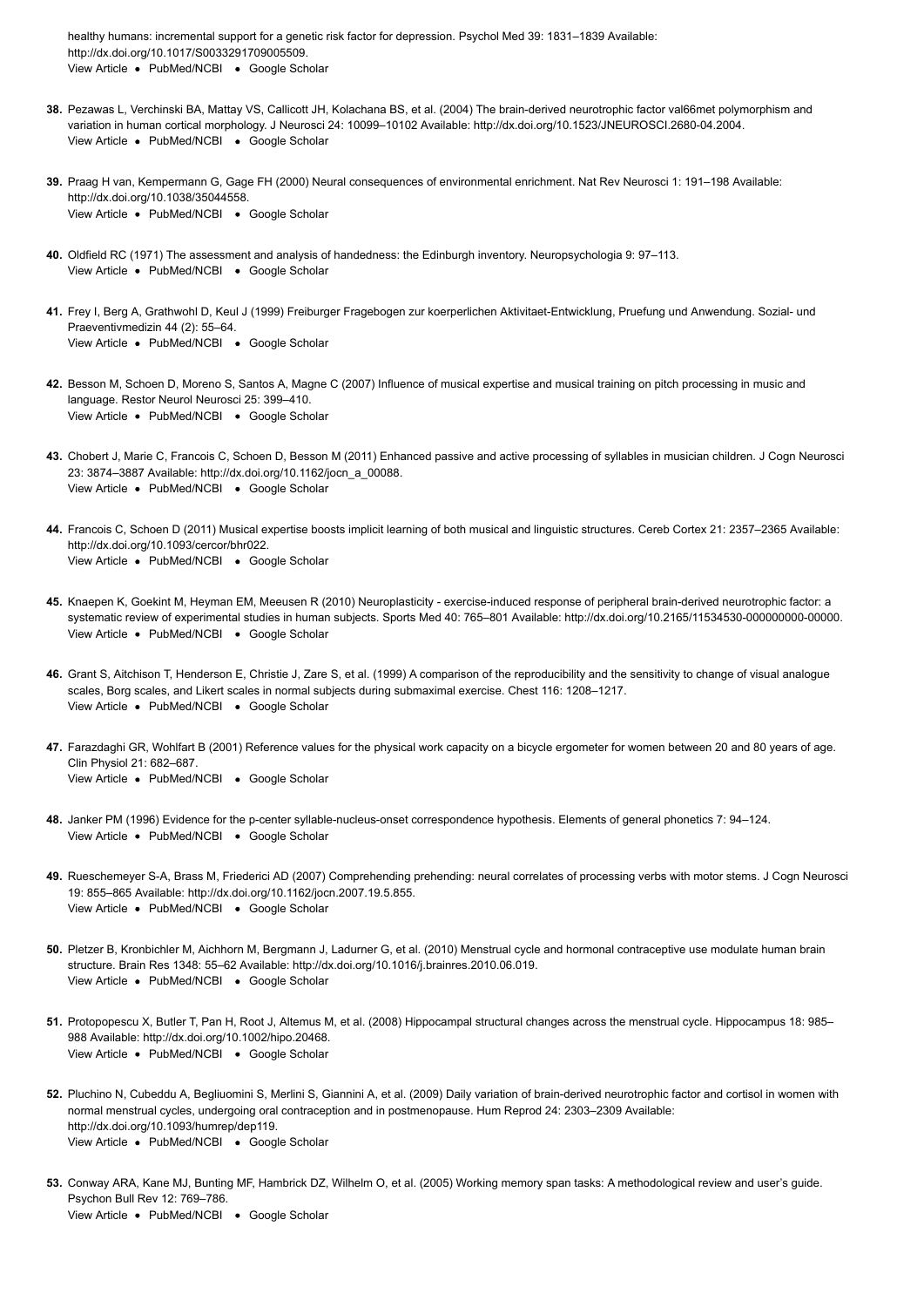- [View Article](https://doi.org/http://dx.doi.org/10.1002/hbm.21084) [PubMed/NCBI](http://www.ncbi.nlm.nih.gov/entrez/query.fcgi?db=PubMed&cmd=Search&doptcmdl=Citation&defaultField=Title+Word&term=Macedonia%5Bauthor%5D+AND+The+impact+of+iconic+gestures+on+foreign+language+word+learning+and+its+neural+substrate) [Google Scholar](http://scholar.google.com/scholar_lookup?title=The+impact+of+iconic+gestures+on+foreign+language+word+learning+and+its+neural+substrate&author=Macedonia&publication_year=2011) **54.** Macedonia M, Mueller K, Friederici AD (2011) The impact of iconic gestures on foreign language word learning and its neural substrate. Hum Brain Mapp 32: 982–998 Available: [http://dx.doi.org/10.1002/hbm.21084.](http://dx.doi.org/10.1002/hbm.21084)
- [View Article](http://journals.plos.org/plosone/article?id=10.1371/journal.pone.0064172#) · [PubMed/NCBI](http://www.ncbi.nlm.nih.gov/entrez/query.fcgi?db=PubMed&cmd=Search&doptcmdl=Citation&defaultField=Title+Word&term=Cohen%5Bauthor%5D+AND+A+power+primer) · [Google Scholar](http://scholar.google.com/scholar_lookup?title=A+power+primer&author=Cohen&publication_year=1992) **55.** Cohen J (1992) A power primer. Psychol Bull 112: 155–159.
- [View Article](http://journals.plos.org/plosone/article?id=10.1371/journal.pone.0064172#) · [PubMed/NCBI](http://www.ncbi.nlm.nih.gov/entrez/query.fcgi?db=PubMed&cmd=Search&doptcmdl=Citation&defaultField=Title+Word&term=Kirschbaum%5Bauthor%5D+AND+Salivary+cortisol+in+psychoneuroendocrine+research%3A+recent+developments+and+applications) · [Google Scholar](http://scholar.google.com/scholar_lookup?title=Salivary+cortisol+in+psychoneuroendocrine+research%3A+recent+developments+and+applications&author=Kirschbaum&publication_year=1994) **56.** Kirschbaum C, Hellhammer D (1994) Salivary cortisol in psychoneuroendocrine research: recent developments and applications. Psychoneuroendocrinology 19: 313–333.
- [View Article](https://doi.org/http://dx.doi.org/10.1111/j.1600-0838.2010.01252.x) [PubMed/NCBI](http://www.ncbi.nlm.nih.gov/entrez/query.fcgi?db=PubMed&cmd=Search&doptcmdl=Citation&defaultField=Title+Word&term=Gatti%5Bauthor%5D+AND+An+update%3A+salivary+hormones+and+physical+exercise) [Google Scholar](http://scholar.google.com/scholar_lookup?title=An+update%3A+salivary+hormones+and+physical+exercise&author=Gatti&publication_year=2011) **57.** Gatti R, Palo EFD (2011) An update: salivary hormones and physical exercise. Scand J Med Sci Sports 21: 157–169 Available: <http://dx.doi.org/10.1111/j.1600-0838.2010.01252.x>.
- [View Article](https://doi.org/http://dx.doi.org/10.3109/10253890.2010.514671) . [PubMed/NCBI](http://www.ncbi.nlm.nih.gov/entrez/query.fcgi?db=PubMed&cmd=Search&doptcmdl=Citation&defaultField=Title+Word&term=Almela%5Bauthor%5D+AND+The+impact+of+cortisol+reactivity+to+acute+stress+on+memory%3A+sex+differences+in+middle-aged+people) . [Google Scholar](http://scholar.google.com/scholar_lookup?title=The+impact+of+cortisol+reactivity+to+acute+stress+on+memory%3A+sex+differences+in+middle-aged+people&author=Almela&publication_year=2011) **58.** Almela M, Hidalgo V, Villada C, Espin L, Gomez-Amor J, et al. (2011) The impact of cortisol reactivity to acute stress on memory: sex differences in middle-aged people. Stress 14: 117–127 Available: [http://dx.doi.org/10.3109/10253890.2010.514671.](http://dx.doi.org/10.3109/10253890.2010.514671)
- [View Article](https://doi.org/http://dx.doi.org/10.1523/JNEUROSCI.1184-09.2009) . [PubMed/NCBI](http://www.ncbi.nlm.nih.gov/entrez/query.fcgi?db=PubMed&cmd=Search&doptcmdl=Citation&defaultField=Title+Word&term=Henckens%5Bauthor%5D+AND+Stressed+memories%3A+how+acute+stress+affects+memory+formation+in+humans) . [Google Scholar](http://scholar.google.com/scholar_lookup?title=Stressed+memories%3A+how+acute+stress+affects+memory+formation+in+humans&author=Henckens&publication_year=2009) **59.** Henckens MJAG, Hermans EJ, Pu Z, Joels M, Fernandez G (2009) Stressed memories: how acute stress affects memory formation in humans. J Neurosci 29: 10111–10119 Available: <http://dx.doi.org/10.1523/JNEUROSCI.1184-09.2009>.
- [View Article](https://doi.org/http://dx.doi.org/10.1016/j.biopsycho.2008.02.007) [PubMed/NCBI](http://www.ncbi.nlm.nih.gov/entrez/query.fcgi?db=PubMed&cmd=Search&doptcmdl=Citation&defaultField=Title+Word&term=Deeny%5Bauthor%5D+AND+Exercise%2C+APOE%2C+and+working+memory%3A+MEG+and+behavioral+evidence+for+benefit+of+exercise+in+epsilon4+carriers) [Google Scholar](http://scholar.google.com/scholar_lookup?title=Exercise%2C+APOE%2C+and+working+memory%3A+MEG+and+behavioral+evidence+for+benefit+of+exercise+in+epsilon4+carriers&author=Deeny&publication_year=2008) **60.** Deeny SP, Poeppel D, Zimmerman JB, Roth SM, Brandauer J, et al. (2008) Exercise, APOE, and working memory: MEG and behavioral evidence for benefit of exercise in epsilon4 carriers. Biol Psychol 78: 179–187 Available: [http://dx.doi.org/10.1016/j.biopsycho.2008.02.007.](http://dx.doi.org/10.1016/j.biopsycho.2008.02.007)
- [View Article](http://journals.plos.org/plosone/article?id=10.1371/journal.pone.0064172#) [PubMed/NCBI](http://www.ncbi.nlm.nih.gov/entrez/query.fcgi?db=PubMed&cmd=Search&doptcmdl=Citation&defaultField=Title+Word&term=Hodgetts%5Bauthor%5D+AND+Factors+controlling+fat+mobilization+from+human+subcutaneous+adipose+tissue+during+exercise) [Google Scholar](http://scholar.google.com/scholar_lookup?title=Factors+controlling+fat+mobilization+from+human+subcutaneous+adipose+tissue+during+exercise&author=Hodgetts&publication_year=1991) **61.** Hodgetts V, Coppack SW, Frayn KN, Hockaday TD (1991) Factors controlling fat mobilization from human subcutaneous adipose tissue during exercise. J Appl Physiol 71: 445–451.
- [View Article](http://journals.plos.org/plosone/article?id=10.1371/journal.pone.0064172#) · [PubMed/NCBI](http://www.ncbi.nlm.nih.gov/entrez/query.fcgi?db=PubMed&cmd=Search&doptcmdl=Citation&defaultField=Title+Word&term=Tomporowski%5Bauthor%5D+AND+Effects+of+acute+bouts+of+exercise+on+cognition) · [Google Scholar](http://scholar.google.com/scholar_lookup?title=Effects+of+acute+bouts+of+exercise+on+cognition&author=Tomporowski&publication_year=2003) **62.** Tomporowski PD (2003) Effects of acute bouts of exercise on cognition. Acta Psychol (Amst) 112: 297–324.
- [View Article](http://journals.plos.org/plosone/article?id=10.1371/journal.pone.0064172#) [PubMed/NCBI](http://www.ncbi.nlm.nih.gov/entrez/query.fcgi?db=PubMed&cmd=Search&doptcmdl=Citation&defaultField=Title+Word&term=Yerkes%5Bauthor%5D+AND+The+relation+of+strength+of+stimulus+to+rapidity+of+habit-formation) [Google Scholar](http://scholar.google.com/scholar_lookup?title=The+relation+of+strength+of+stimulus+to+rapidity+of+habit-formation&author=Yerkes&publication_year=1908) **63.** Yerkes R, Dodson J (1908) The relation of strength of stimulus to rapidity of habit-formation. Journal of Comparative Neurology and Psychology 18: 459– 482.
- [View Article](http://journals.plos.org/plosone/article?id=10.1371/journal.pone.0064172#) [PubMed/NCBI](http://www.ncbi.nlm.nih.gov/entrez/query.fcgi?db=PubMed&cmd=Search&doptcmdl=Citation&defaultField=Title+Word&term=Levitt%5Bauthor%5D+AND+Multiple+choice+reaction+time+and+movement+time+during+physical+exertion) [Google Scholar](http://scholar.google.com/scholar_lookup?title=Multiple+choice+reaction+time+and+movement+time+during+physical+exertion&author=Levitt&publication_year=1971) **64.** Levitt S, Gutin B (1971) Multiple choice reaction time and movement time during physical exertion. Res Q 42: 405–410.
- **65.** Audiffren M (2009) Exercise and Cognitive Function. In: McMorris T, Tomporowski P, Audiffren M, editors. Wiley-Blackwell. 3–39.
- [View Article](https://doi.org/http://dx.doi.org/10.1152/jn.90656.2008) · [PubMed/NCBI](http://www.ncbi.nlm.nih.gov/entrez/query.fcgi?db=PubMed&cmd=Search&doptcmdl=Citation&defaultField=Title+Word&term=Correa%5Bauthor%5D+AND+Neural+modulation+by+regularity+and+passage+of+time) · [Google Scholar](http://scholar.google.com/scholar_lookup?title=Neural+modulation+by+regularity+and+passage+of+time&author=Correa&publication_year=2008) **66.** Correa A, Nobre AC (2008) Neural modulation by regularity and passage of time. J Neurophysiol 100: 1649–1655 Available: <http://dx.doi.org/10.1152/jn.90656.2008>.
- [View Article](https://doi.org/http://dx.doi.org/10.1016/j.ijpsycho.2010.08.003) [PubMed/NCBI](http://www.ncbi.nlm.nih.gov/entrez/query.fcgi?db=PubMed&cmd=Search&doptcmdl=Citation&defaultField=Title+Word&term=Lange%5Bauthor%5D+AND+Can+a+regular+context+induce+temporal+orienting+to+a+target+sound%3F) [Google Scholar](http://scholar.google.com/scholar_lookup?title=Can+a+regular+context+induce+temporal+orienting+to+a+target+sound%3F&author=Lange&publication_year=2010) **67.** Lange K (2010) Can a regular context induce temporal orienting to a target sound? Int J Psychophysiol 78: 231–238 Available: <http://dx.doi.org/10.1016/j.ijpsycho.2010.08.003>.
- [View Article](https://doi.org/http://dx.doi.org/10.1097/WNR.0b013e32831b4287) [PubMed/NCBI](http://www.ncbi.nlm.nih.gov/entrez/query.fcgi?db=PubMed&cmd=Search&doptcmdl=Citation&defaultField=Title+Word&term=Schmidt-Kassow%5Bauthor%5D+AND+Attention+and+entrainment%3A+P3b+varies+as+a+function+of+temporal+predictability) [Google Scholar](http://scholar.google.com/scholar_lookup?title=Attention+and+entrainment%3A+P3b+varies+as+a+function+of+temporal+predictability&author=Schmidt-Kassow&publication_year=2009) **68.** Schmidt-Kassow M, Schubotz RI, Kotz SA (2009) Attention and entrainment: P3b varies as a function of temporal predictability. NeuroReport 20: 31–36 Available: [http://dx.doi.org/10.1097/WNR.0b013e32831b4287.](http://dx.doi.org/10.1097/WNR.0b013e32831b4287)
- [View Article](https://doi.org/http://dx.doi.org/10.1016/j.biopsycho.2011.02.021) . [PubMed/NCBI](http://www.ncbi.nlm.nih.gov/entrez/query.fcgi?db=PubMed&cmd=Search&doptcmdl=Citation&defaultField=Title+Word&term=Schwartze%5Bauthor%5D+AND+Temporal+regularity+effects+on+pre-attentive+and+attentive+processing+of+deviance) . [Google Scholar](http://scholar.google.com/scholar_lookup?title=Temporal+regularity+effects+on+pre-attentive+and+attentive+processing+of+deviance&author=Schwartze&publication_year=2011) **69.** Schwartze M, Rothermich K, Schmidt-Kassow M, Kotz SA (2011) Temporal regularity effects on pre-attentive and attentive processing of deviance. Biol Psychol 87: 146–151 Available:<http://dx.doi.org/10.1016/j.biopsycho.2011.02.021>.
- [View Article](https://doi.org/http://dx.doi.org/10.1371/journal.pone.0051419) [PubMed/NCBI](http://www.ncbi.nlm.nih.gov/entrez/query.fcgi?db=PubMed&cmd=Search&doptcmdl=Citation&defaultField=Title+Word&term=Otterbein%5Bauthor%5D+AND+P3b+reflects+periodicity+in+linguistic+sequences) [Google Scholar](http://scholar.google.com/scholar_lookup?title=P3b+reflects+periodicity+in+linguistic+sequences&author=Otterbein&publication_year=2012) **70.** Otterbein S, Abel C, Heinemann LV, Kaiser J, Schmidt-Kassow M (2012) P3b reflects periodicity in linguistic sequences. PLoS One 7: e51419 Available: [http://dx.doi.org/10.1371/journal.pone.0051419.](http://dx.doi.org/10.1371/journal.pone.0051419)
- [View Article](http://journals.plos.org/plosone/article?id=10.1371/journal.pone.0064172#) · [PubMed/NCBI](http://www.ncbi.nlm.nih.gov/entrez/query.fcgi?db=PubMed&cmd=Search&doptcmdl=Citation&defaultField=Title+Word&term=Dunbar%5Bauthor%5D+AND+The+validity+of+regulating+exercise+intensity+by+ratings+of+perceived+exertion) · [Google Scholar](http://scholar.google.com/scholar_lookup?title=The+validity+of+regulating+exercise+intensity+by+ratings+of+perceived+exertion&author=Dunbar&publication_year=1992) **71.** Dunbar CC, Robertson RJ, Baun R, Blandin MF, Metz K, et al. (1992) The validity of regulating exercise intensity by ratings of perceived exertion. Med Sci Sports Exerc 24: 94–99.